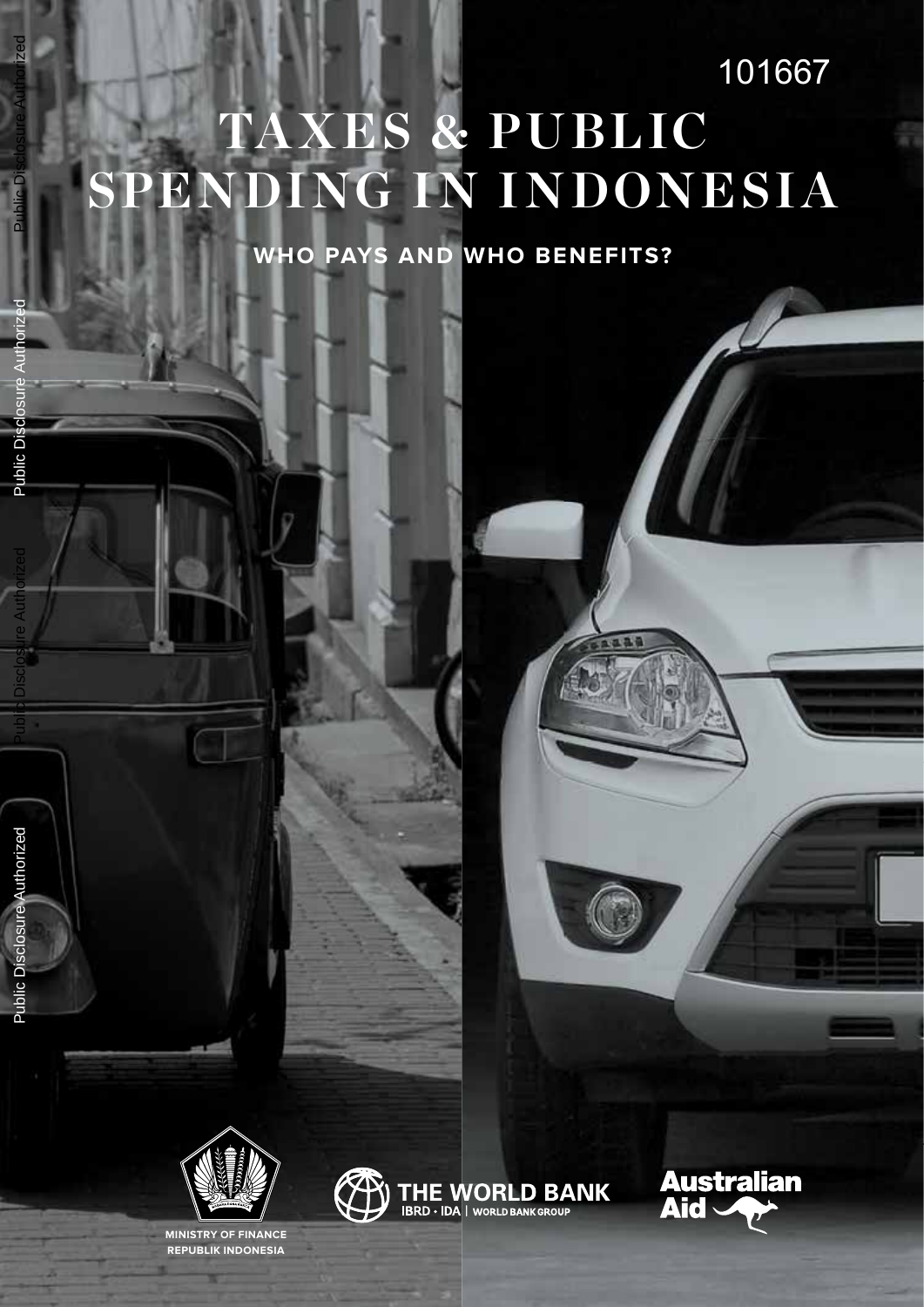#### **The World Bank Office Jakarta**

Indonesia Stock Exchange Building Tower II/12th Floor Jl. Jend. Sudirman Kav. 52-53 Jakarta 12910

- **P** (6221) 5299-3000
- **F** (6221) 5299-3111
- **W** www.worldbank.org/id

#### **The World Bank**

1818 H Street NW Washington, DC 20433, USA **T** (202) 458-1876 **F** (202) 522-1557/1560 **W** www.worldbank.org

**Printed in November 2015**

*Taxes and Public Spending in Indonesia: Who pays and who benefits* is a product of the staff of the World Bank. The findings, interpretations, and conclusions expressed herein do not necessarily reflect the views of the Board of Executive Directors of the World Bank or the Government they represent.

The World Bank does not guarantee the accuracy of the data included in this work. The boundaries, colors, denominations, and other information shown on any map in this work do not imply any judgment on the part of the World Bank concerning the legal status of any territory or the

endorsement or acceptance of such boundaries. For any questions regarding this report, please contact

Vivi Alatas (valatas@worldbank.org)

and Matthew Wai-Poi (mwaipoi@worldbank.org).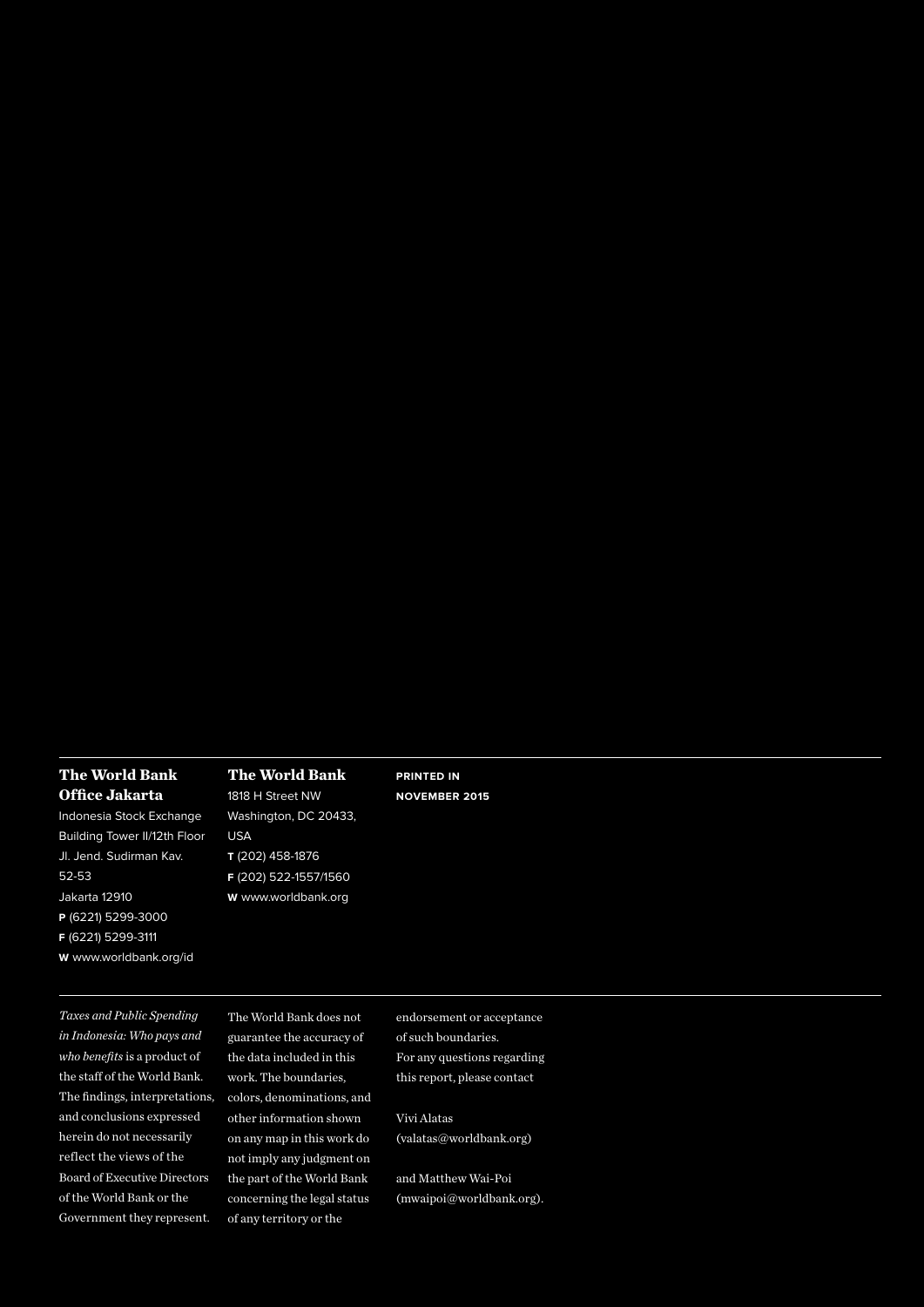OCTOBER 2015

#### *Acknowledgements*

Taxes and Public Spending in Indonesia: Who pays and who benefits was prepared by Indonesia's Fiscal Policy Agency (Badan Kebijakan Fiskal, or BKF) at the Ministry of Finance, Government of Indonesia, and the World Bank's Poverty & Equity Global Practice.

The BKF team was led by Luky Alfirman (Director of Macroeconomic Policy Center, PKEM-BKF) and included Arti Dyah Woroutami (Head of Welfare and Labor Subdivision of PKEM-BKF) and Ahmad Fikri Aulia (Executive of Welfare and Labor Sub-division of PKEM-BKF), under the guidance of Suahasil Nazara, Chairman of the Fiscal Policy Agency

The World Bank team included Rythia Afkar (Consultant, GPVDR), Jon Jellema (Consultant, GPVDR) and Matthew Wai-Poi (Senior Economist, GPVDR). The team, led by Vivi Alatas (Lead Economist, GPVDR), provides technical and policy advice based on sound empirical research and analysis to the Government of Indonesia to support its efforts to reduce poverty, vulnerability and inequality.

The paper is a policy-oriented summary of Jellema, Wai-Poi and Afkar (2015). For further information, please contact Matthew Wai-Poi (mwaipoi@worldbank.org).

Financial support for this background paper and its accompanying technical working paper was provided by the Australian Department of Foreign Affairs and Trade through the trust fund for the Partnership for Knowledge-based Poverty Reduction. The trust fund is under the strategic oversight of Bambang Widianto, Executive Secretary of the National Team for the Acceleration of Poverty Reduction (Tim Nasional Percepatan Penanggulangan Kemiskinan, or TNP2K) and Rahma Iryanti of the National Development Planning Agency (Badan Perencanaan Pembangunan Nasional, or Bappenas).

The paper was edited by Peter Milne. Layout for this paper was done by Bentuk Team (Andreas Pranoto, Muhammad Kamal, Phoebe Wathoel, Randy Kurnia).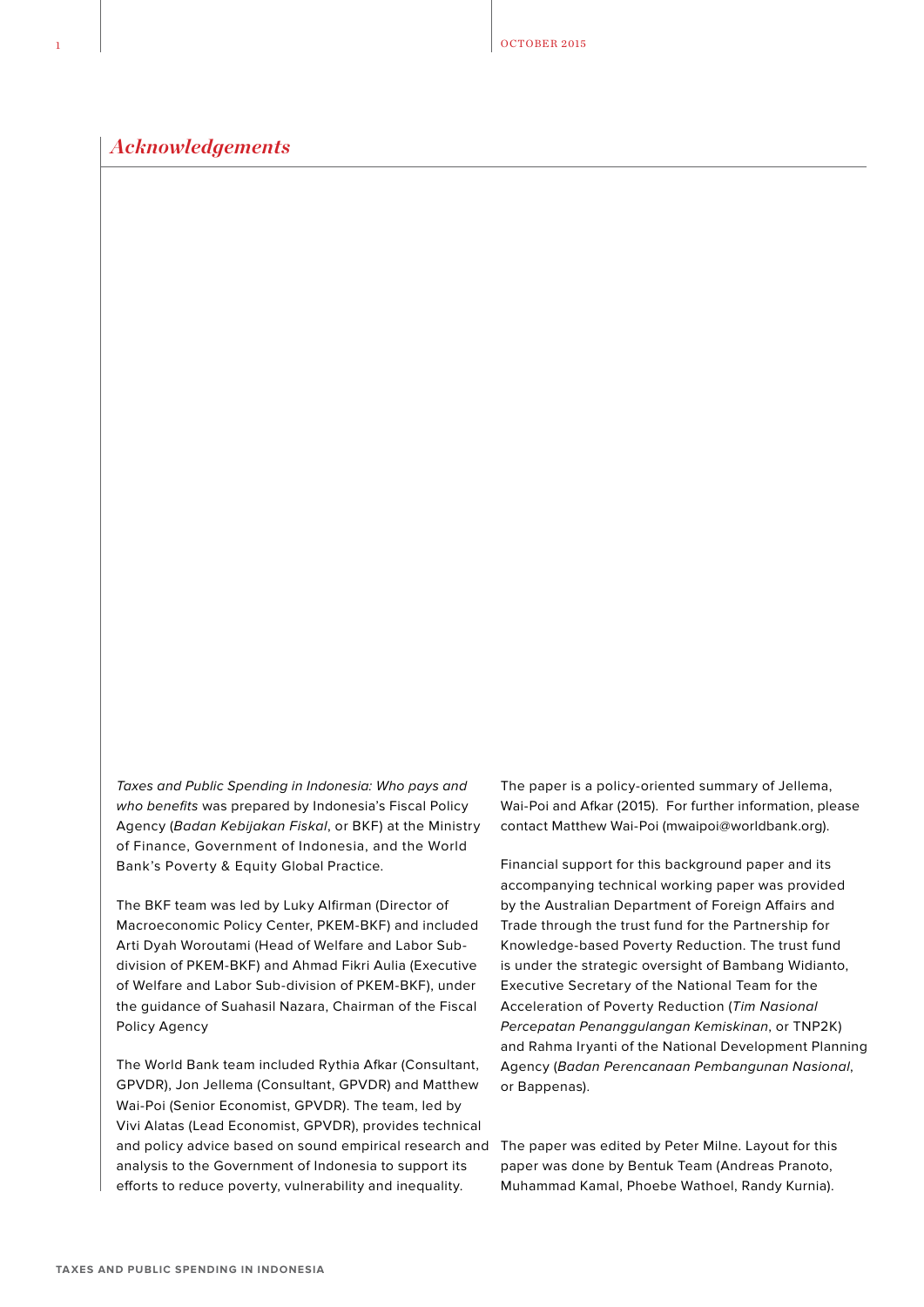# **Contents** *Table of*

- **01 ACKNOWLEDGEMENTS**
- **02 TABLE OF CONTENTS**
- **03 LIST OF ACRONYMS, ABBREVIATIONS, AND INDONESIAN TERMS**
- **0 4 EXECUTIVE S U M M A R Y**
- **06 I. RISING INEQUALITY IN INDONESIA: CAUSES AND CONSEQUENCES**
- **13 II. ADDRESSING INEQUALITY: THE ROLE OF FISCAL POLICY**
- **1 5 III. WHAT TH E GOVERNMENT C HOOSES TO S PEND O N C A N AFFECT INEQUALITY**
- **2 6 I V. HOW TH E GOVERNMENT C HOOSES TO R AISE MONEY C A N AFFECT INEQUALITY**
- **3 0 V. CONCLU SION**
- **3 3 RE F ERENCES**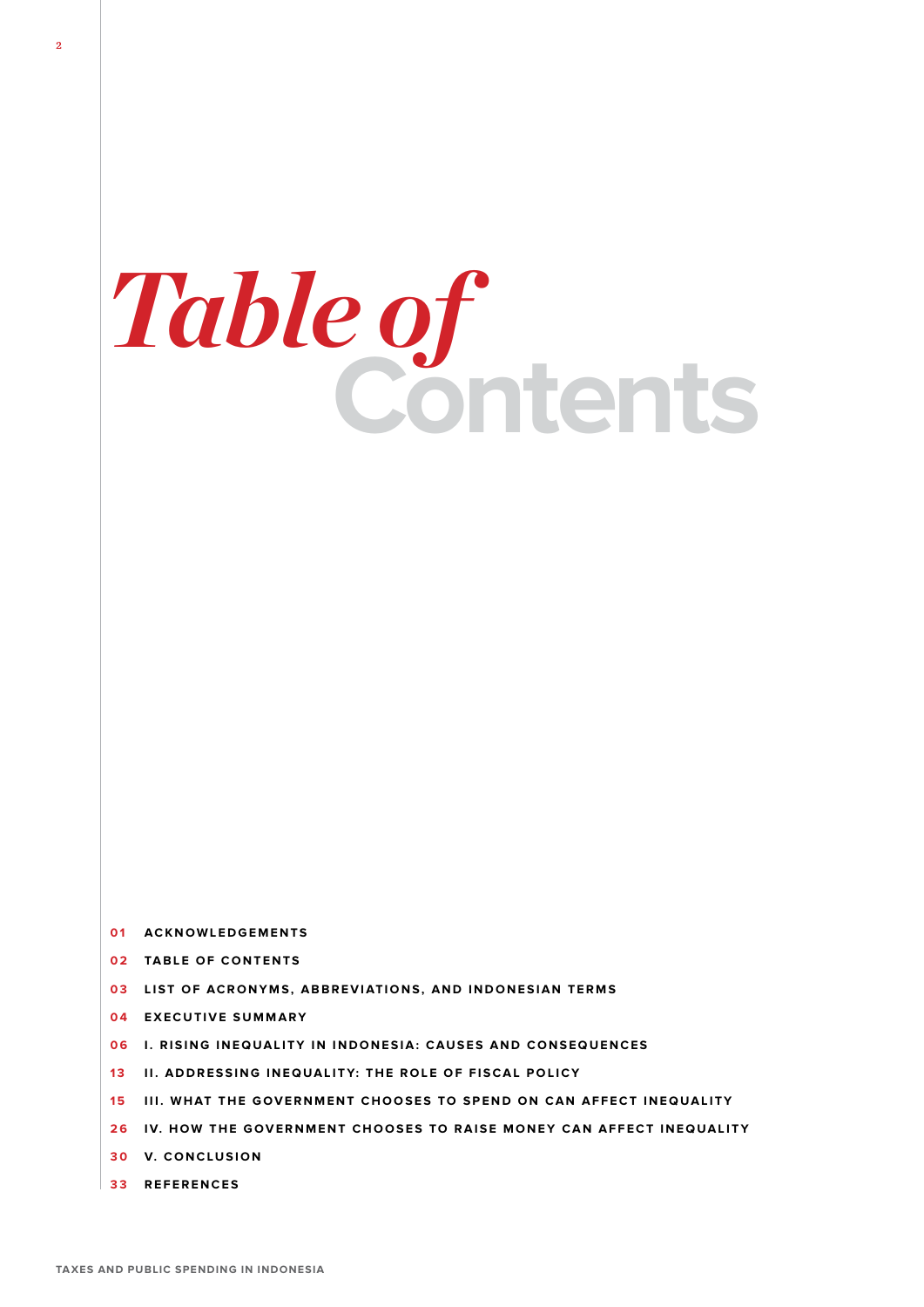#### **List Of Acronyms, Abbreviations, And Indonesian Terms**

| <b>TERM</b>      | <b>DEFINITION</b>                                                                                              |
|------------------|----------------------------------------------------------------------------------------------------------------|
| <b>APBN</b>      | Anggaran Pendapatan dan Belanja Negara (Central Government Budget)                                             |
| <b>Bappenas</b>  | Badan Perencanaan Pembangunan Nasional (National Development Planning Agency)                                  |
| <b>BKF</b>       | Badan Kebijakan Fiskal (Fiscal Policy Agency)                                                                  |
| <b>BLSM</b>      | Bantuan Langsung Sementara Miskin (unconditional cash transfer program)                                        |
| <b>BPS</b>       | Badan Pusat Statistik (Central Statistics Agency)                                                              |
| <b>BSM</b>       | Bantuan Siswa Miskin (Financial Assistance for Poor Students)                                                  |
| <b>CEQ</b>       | Commitment to Equity                                                                                           |
| <b>GDP</b>       | <b>Gross Domestic Product</b>                                                                                  |
| <b>IDR</b>       | Indonesian Rupiah                                                                                              |
| <b>Jamkesmas</b> | Jaminan Kesehatan Masyarakat (Public Health Insurance)                                                         |
| <b>KIP</b>       | Kartu Indonesia Pintar (Indonesia Smart Card)                                                                  |
| <b>MBA</b>       | Master of Business Administration                                                                              |
| PIT              | personal income tax                                                                                            |
| <b>PKH</b>       | Program Keluarga Harapan (Family Hope Program)                                                                 |
| Raskin           | Subsidi Beras Bagi Masyarakat Berpendapatan Rendah                                                             |
|                  | (Rice Subsidies for Low Income People)                                                                         |
| <b>SD</b>        | Sekolah Dasar (Primary School)                                                                                 |
| <b>SMA</b>       | Sekolah Menengah Atas (Senior Secondary School)                                                                |
| <b>SMP</b>       | Sekolah Menengah Pertama (Junior Secondary School)                                                             |
| <b>Susenas</b>   | Survey Sosial Ekonomi Nasional (National Socio-Economic Survey)                                                |
| TNP2K            | Tim Nasional Percepatan Penanggulangan Kemiskinan<br>(National Team for the Acceleration of Poverty Reduction) |
| <b>UDB</b>       | <b>Unified Database</b>                                                                                        |
| US\$             | United States Dollar                                                                                           |
| <b>VAT</b>       | Value-added tax                                                                                                |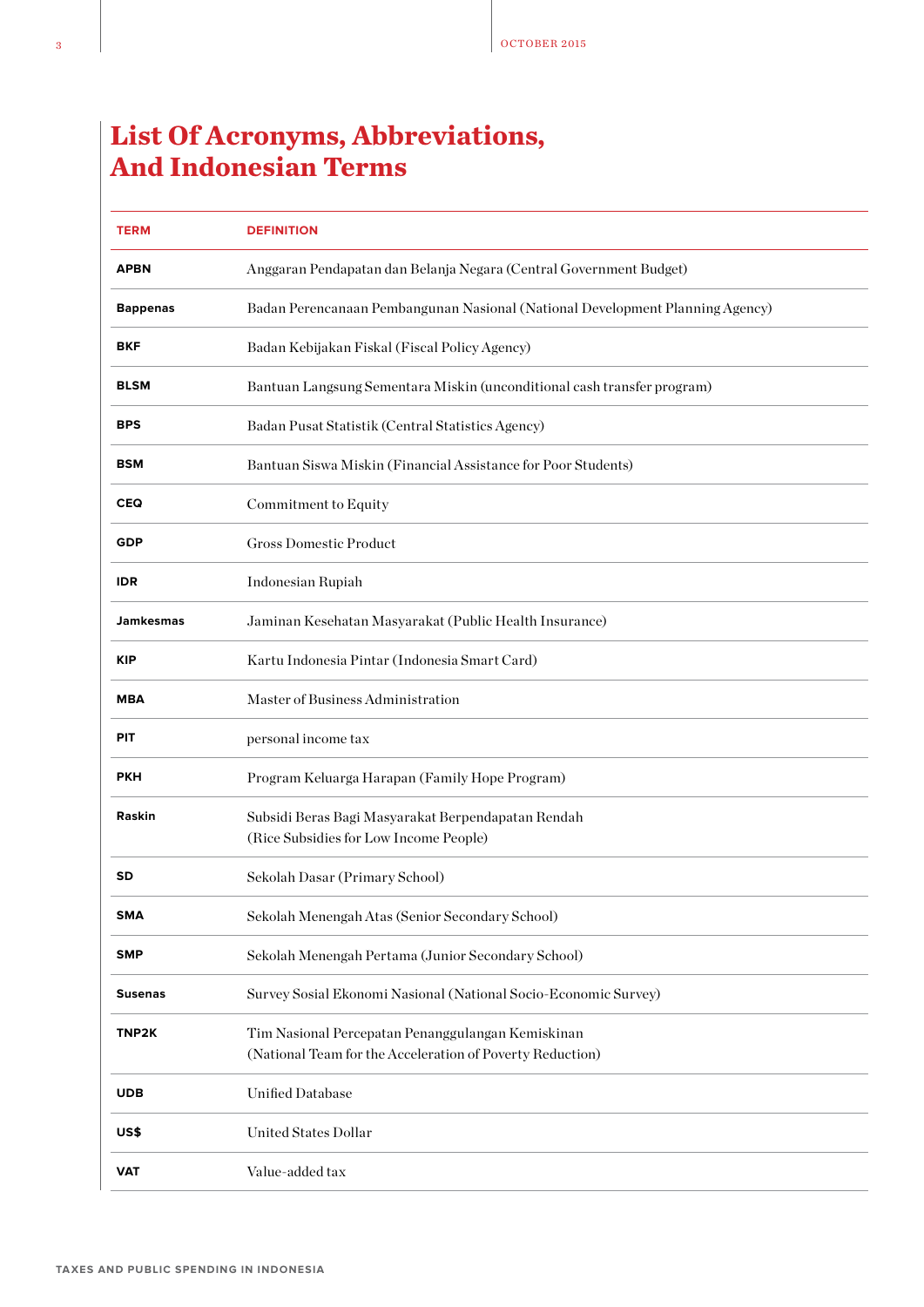## **Executive** *Summary*



#### Inequality in Indonesia is rising rapidly.

During the 1997-98 Asian financial crisis, poverty rose sharply, while the Gini measure of inequality fell, as the richest were the hardest hit. Since then, the Gini has increased from 30 points in 2000 to 41 points in 2014, its highest recorded level. In 2002, the richest 10 percent of Indonesians consumed as much as the poorest 42 percent combined; by 2014, they consumed as much as the poorest 54 percent. Even this is likely to be understated, as household surveys often miss the rich. Indonesia's level of inequality is now becoming high and climbing faster than most of its East Asian neighbors.

#### MOST INDONESIANS BELIEVE THAT URGENT action is needed, otherwise 205 million **INDONESIANS ARE AT RISK OF BEING LEFT**

**BEHIND.** Since the 1997-97 crisis, Indonesia's real GDP per capita grew at an annual average of 5.4 percent between 2000 and 2014. This has helped to create a stronger middle class than ever before; there are now 45 million people (the richest 18 percent of all Indonesians) who are economically secure and enjoy a higher quality of life. But the problem is that this segment is leaving the other 205 million, who are much less likely to enjoy benefits of growth, behind. The consequences of doing nothing to address high levels of inequality can be serious. The public shares this view; 88 percent of Indonesians who were surveyed in 2014 believed that it was urgent for the Government to address inequality.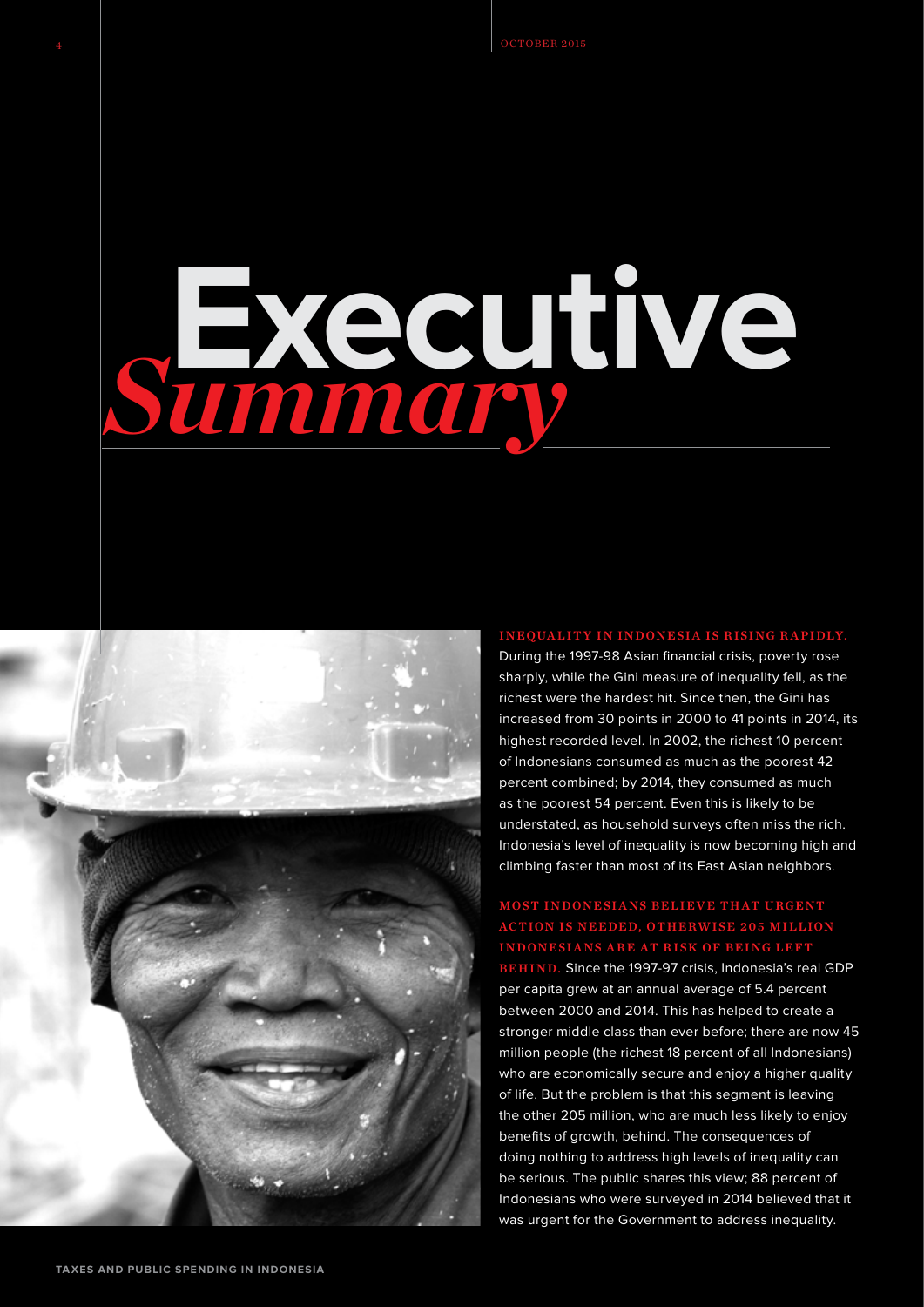FISCAL POLICY IS ONE OF THE KEY OPTIONS AVAILABLE TO GOVERNMENTS TO ADDRESS **inequality and it has been used** SUCCESSFULLY BY OTHER COUNTRIES

Fiscal policy – how and where the Government spends, and how it raises money to fund this spending – is one of the four main policy responses to addressing inequality<sup>1</sup>. Some countries have successfully used fiscal policy to reduce their levels of inequality; South Africa and Brazil's Gini coefficients fell by 17.5 and 14 points, respectively. In contrast, Indonesia's fiscal policy (based on 2012 data) only reduced the Gini by 3 points. With growing concern about rising inequality levels, Indonesia should look to address the problem through fiscal policy, among others.

#### Indonesia could choose to spend in DIFFERENT WAYS, IN ORDER TO BENEFIT THOSE

**BEING LEFT BEHIND MORE. Education spending,** which by law makes up 20 percent of the budget, is inequality-reducing, although not as much as in other countries. But Indonesia spends little on programs that are most effective in reducing inequality. Health spending, for example, benefits the poor relative to their income than it does the rich. However, the low level of spending means it has little relatively little impact on inequality. Similarly, social assistance programs are the most strongly pro-poor, but they have little impact on inequality levels due to their small size. While other countries have effectively used cash transfers to reduce inequality, Indonesia invests the least in these programs even though they are the most cost-effective inequality reducing programs.

#### WHILE THE GREATEST IMPACT ON INEQUALITY IS LIKELY TO COME THROUGH SPENDING CHOICES **HOW INDONESIA RAISES REVENUE CAN MATTER**

TOO. In Indonesia, indirect taxes such as value-added tax and tobacco excise are relatively neutral and do not have much impact on inequality. Revenue from personal income tax is low in Indonesia, making up only 10 percent of tax revenues, or around 1.9 percent of GDP. An increase in compliance and a broader tax base would increase revenues and also lower inequality. Global experience shows, however, that progressive taxation benefitting poor and vulnerable households can only help tackle inequality if it is done in a sustainable way. In other countries, personal incomes tax raises significantly more revenue and is borne to a much greater degree by the rich, helping to reduce inequality directly, as well as funding pro-poor spending.

#### FURTHER RESEARCH IS NEEDED TO TAKE RECENT IMPORTANT DEVELOPMENTS AND **MISSING FISCAL POLICIES INTO ACCOUN**

This paper uses 2012 data but a number of new and important developments have taken place since then. Changes in fuel subsidy policies and an accompanying expansion in the scholarships program and the distribution of temporary cash assistance took place during 2013-15. As a result, further research is now needed to factor in these recent developments and also to bring in other key components of fiscal policy, such as personal income tax, that were not included in this research. To address this, the Fiscal Policy Agency of Indonesia's Ministry of Finance will collaborate with the World Bank on follow-up analytical activities.

**<sup>1</sup>** A detailed exploration of the causes and consequences of inequality in Indonesia as well as recommended policy response options can be found in the World Bank (2015a), *Indonesia's Rising Divide.*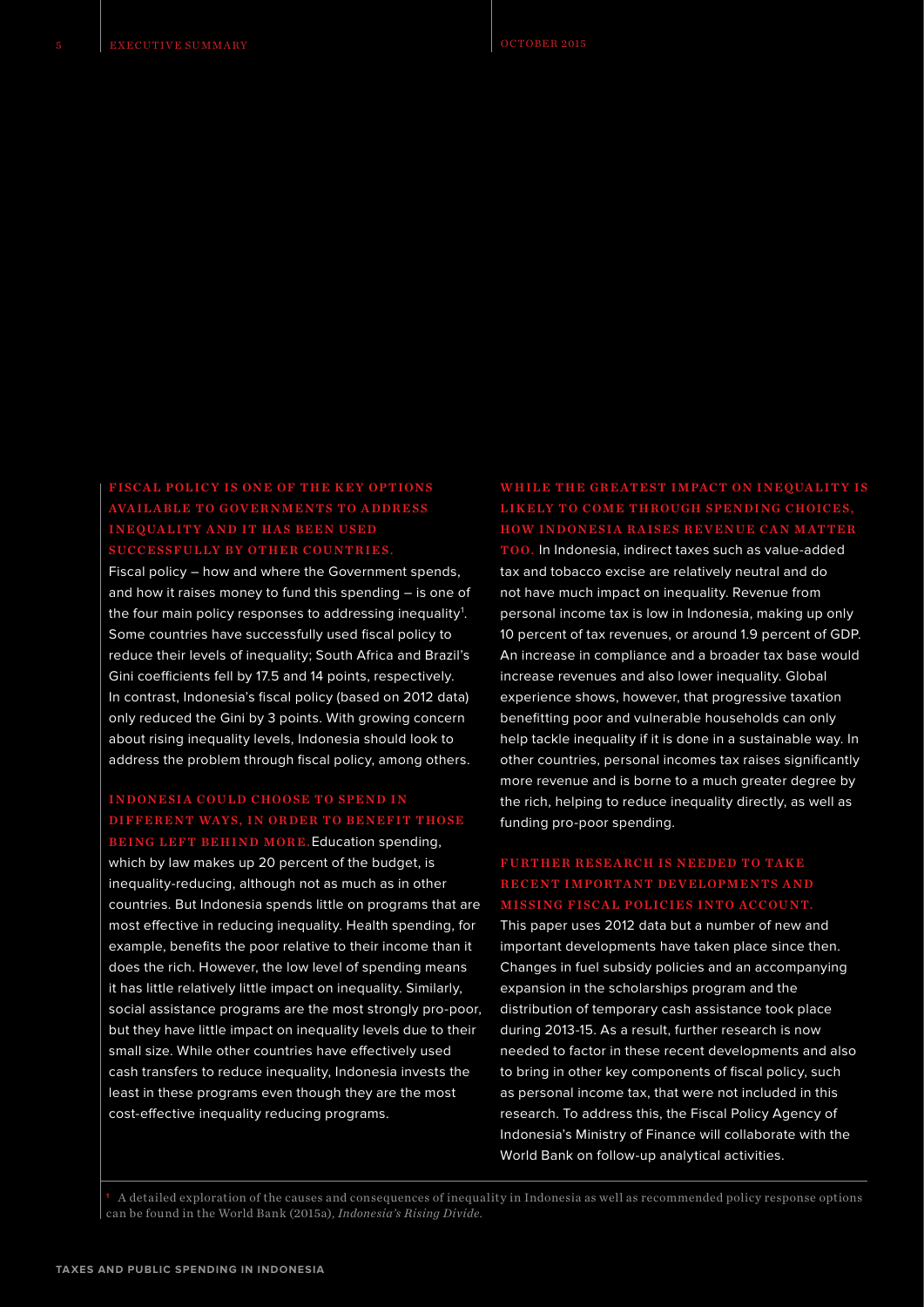### CAUSES AND CONSEQUENCES' **RISING INEXALITY IN INDONESIA: 1.**

Inequality has been increasing with economic growth being primarily enjoyed by relatively few households

INEQUALITY IN INDONESIA IS RISING RAPIDLY.

By most measures, inequality in Indonesia has reached historically high levels. In 2002, the richest 10 percent of Indonesians consumed as much as the poorest 42 percent combined; by 2014, they consumed as much as the poorest 54 percent. A popular measure of inequality is the Gini coefficient, where 0 represents complete equality and 100 represents complete inequality. During the 1997-98 Asian financial crisis, poverty rose sharply, while the Gini fell;

everyone was affected, but the richest were the hardest hit. Since then, the Gini has increased from 30 points in 2000 to 41 points in 2014, its highest recorded level in Indonesia (Figure 1). Even this high level is likely to be underestimated, however, because household surveys tend to miss out the richest households. Once relatively moderate by international standards, Indonesia's level of inequality is now becoming high and climbing faster than most of its East Asian neighbors (Figure 2).

After a long period of stability, the Gini began rising, then fell with the Asian financial crisis, before rising sharply since the recovery.

*Gini coefficient (points) and national poverty rate (percent) 1980–2014* (fig.1)

**SOURCE** BPS, Susenas and World Bank calculations **NOTE** Nominal consumption Gini. The national poverty line was changed in 1998, and the 1996 rate calculated under both the new and old methodologies.



**<sup>2</sup>** This section summarizes a more detailed examination of the causes and consequences of inequality in Indonesia from World Bank (2015a), *Indonesia's Rising Divide*.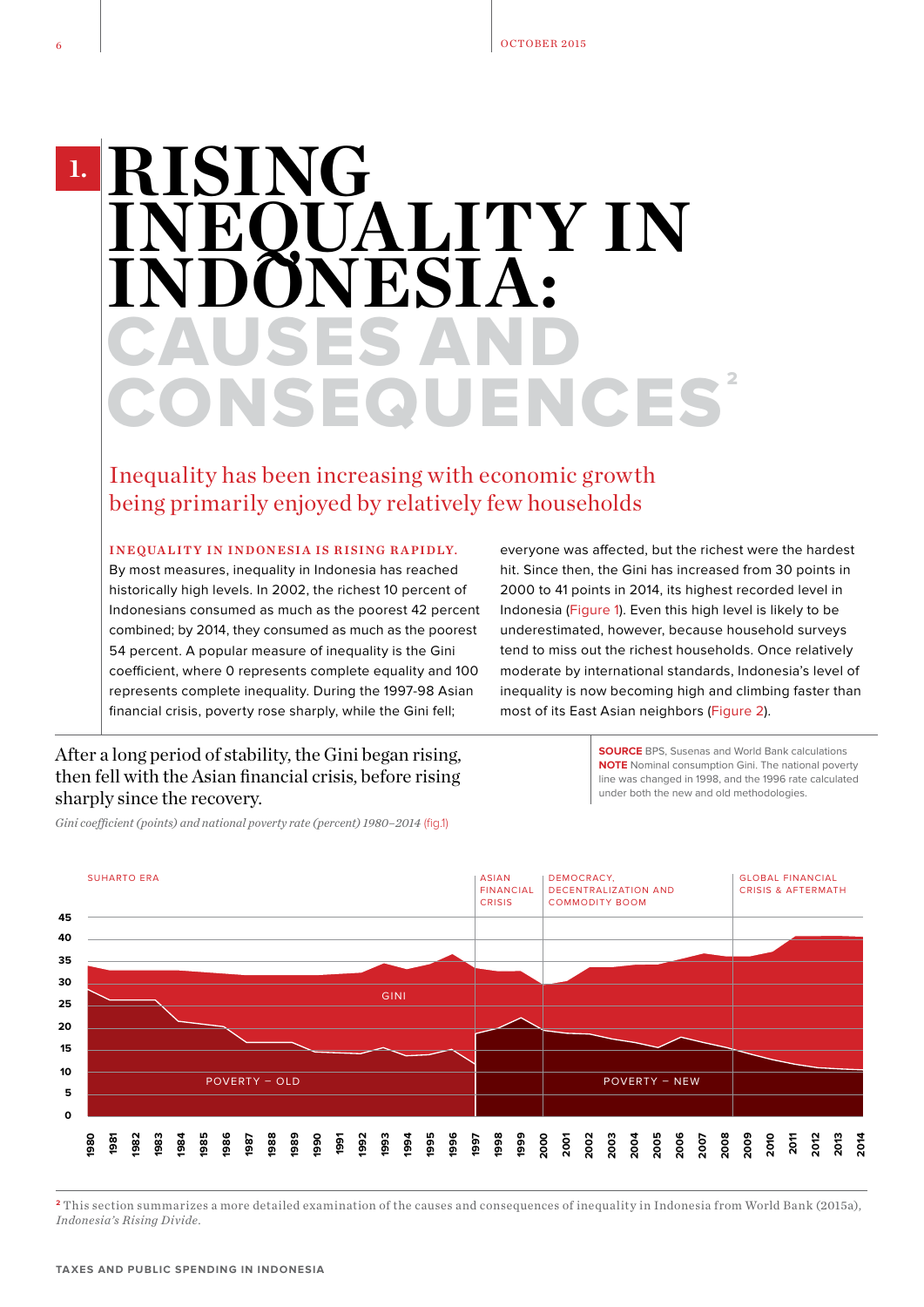#### The increase in the Gini in Indonesia over the past two decades is one of the highest in the region.

*Gini coefficient in East Asia 1990s & 2000s* (fig.2)

#### **SOURCE** Zhuang, et al. 2014.

**NOTE** Consumption Ginis for all countries except Malaysia, which uses income. The periods for each country are: Indonesia 1990-2011; Malaysia 1992-2009; Lao PDR 1992-2008; China 1990-2008; Vietnam 1992-2008; Thailand 1990-2009; the Philippines 1991-2009; and Cambodia 1994-2008.



#### FIFTEEN YEARS OF SUSTAINED ECONOMIC GROWTH HAS REDUCED POVERTY AND CREATED A GROWING CLASS OF ECONOMICALLY SECURE HOUSEHOLDS.

After recovering from the Asian financial crisis, Indonesia's real GDP per capita grew at an annual average of 5.4 percent between 2000 and 2014. This growth helped to pull many out of poverty; the poverty rate more than halved, from 24 percent during the aftermath of the crisis down to 11 percent by 2014. Economic growth has also helped to create a stronger consumer class than ever before; there are now 45 million people (the richest 18 percent of all Indonesians) who are considered economically secure and enjoying a higher quality of life. They are the fastest growing segment of the population, increasing at an average 10 percent per year since 2002 (Figure 3) 3.

HOWEVER, THE ECONOMICALLY SECURE ARE NOW LEAVING THE OTHER 205 MILLION BEHIND. The benefits of economic growth have been enjoyed largely by this growing consumer class. Between 2003 and 2010, consumption per person for the richest 10 percent of Indonesians grew at over 6 percent per year after adjusting for inflation, but grew at less than 2 percent per year for the poorest 40 percent. This contributed both to a slowdown in the pace of poverty reduction, with the number of poor people falling by only 2 percent per year since 2002, and the numbers of those vulnerable to poverty falling barely at all

(Figure 3).

An economically secure "consumer" class has grown strongly at 10 percent per year since 2002, and now includes nearly one in five Indonesians, but reductions in poverty and vulnerability have been very small.

**SOURCE** Susenas and World Bank calculations. The poor are below the national poverty line of around IDR 300,000 per person per month. The vulnerable have a greater than 10 percent chance of being poor the next year and are under 1.5 times the poverty line. The consumer class is economically secure, with a less than 10 percent chance of being poor or vulnerable next year, and consume more than IDR 1 million per person per month. The emerging consumer class is safe from poverty but not vulnerability and lie between the vulnerability and economic security lines. See World Bank forthcoming (a) for more details.





**<sup>3</sup>** For this report, households in the consumer class in Indonesia are defined as those who are economically secure from poverty and vulnerability. See the note to the chart and the World Bank's forthcoming report on the middle class in Indonesia, *Indonesia's New Climbers* (forthcoming (a)), for more details.

**90'S 00'S**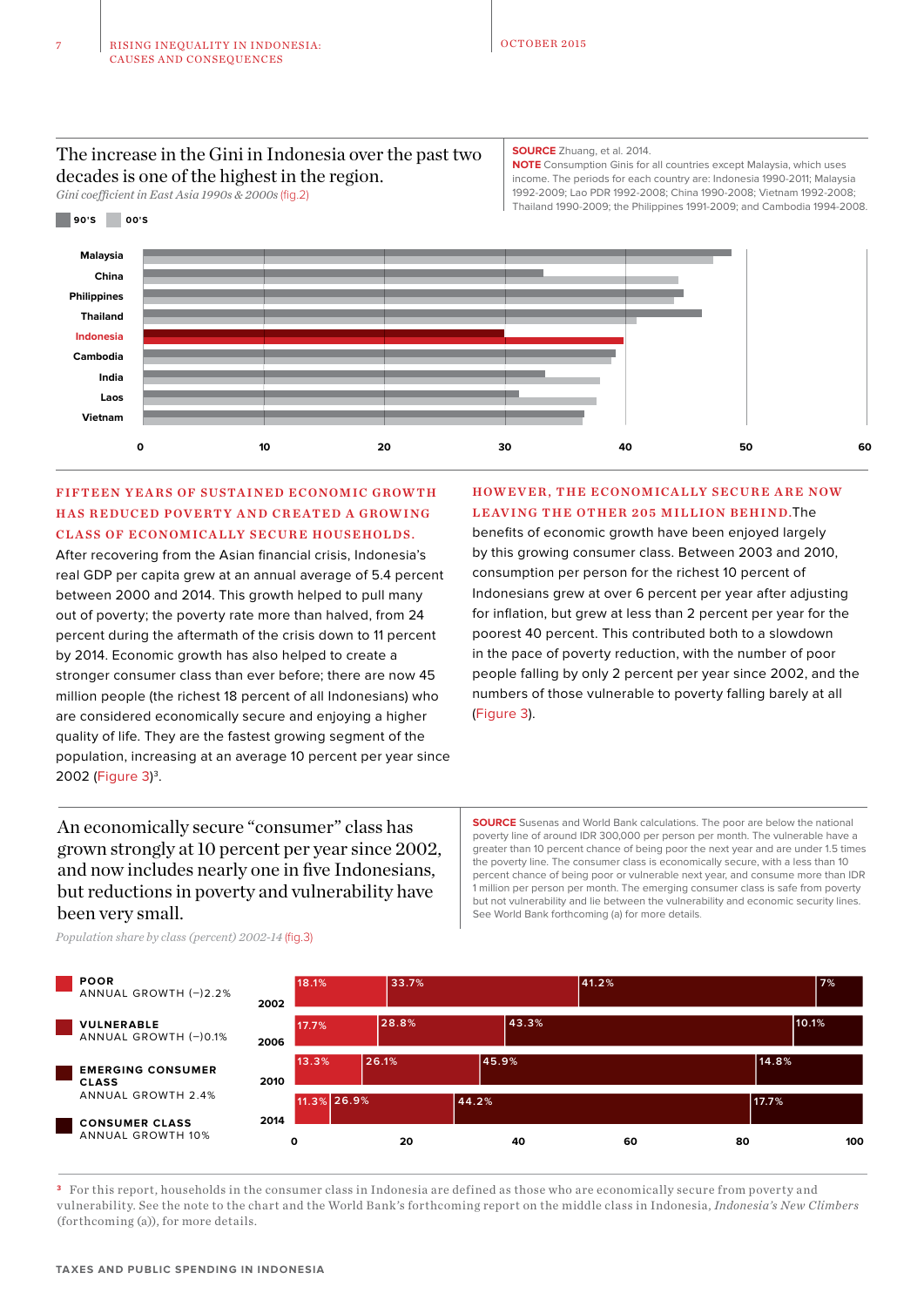**Income inequality can be unfair when not everyone has the same initial opportunities in life**

#### INCOME INEQUALITY IS NOT ALWAYS A BAD THING; IT CAN PROVIDE REWARDS FOR THOSE WHO WORK HARD

AND TAKE RISKS. Hard work and innovation benefit society by creating new goods and services that everyone can enjoy, as well as contributing to a larger economy. This, in turn, can provide the Government with a greater ability to generate revenue and provide public services to all. If this results in a gap between those hard workers and those who work less hard, then some income inequality may be justified and even desirable. Many Indonesians share this view. When asked in a 2014 survey whether inequality is ever acceptable, 74 percent of respondents say that "inequality is sometimes acceptable" so long as wealth acquisition is fair and meritocratic (World Bank 2015b).

#### INEQUALITY CAN BE UNFAIR, HOWEVER, WHEN IT IS DUE TO FACTORS BEYOND THE CONTROL OF

INDIVIDUALS. There are many forms of inequality. There are economic inequalities of income, wealth and consumption.4 There are also inequalities of opportunity, when not everyone has access to the same opportunities in life. Factors beyond the control of an individual—where you are born, how educated or wealthy your parents are, and what access to public services you had when you were growing up—can have a major influence on how your life turns out. Having a healthy start in life and a quality education are fundamental prerequisites for getting a good job and earning a decent living in the future. When economic inequality arises because of this inequality of opportunity—that is, when not everyone has a fair start in life—it hurts people unfairly. There are other factors outside of an individual's control that can affect incomes, standards of living and inequality. These include government policies such as food import restrictions that increase the cost of living most for the poor, or patterns of government taxes and spending that do not collect and channel sufficient resources to help the poor and the vulnerable, or those without equal access.

**High inequality can also lead to slower growth and poverty reduction, and can create conflict**

#### HIGH LEVELS OF INEQUALITY MAY SLOW ECONOMIC GROWTH, WHILE MORE EQUAL COUNTRIES MAY GROW FASTER. High inequality may reduce economic

growth for all, if poorer people are unable to properly invest in their children's development, if people fail to exit poverty and vulnerability and move into the consumer class, and if people fail to find productive jobs. Recent research indicates that a higher Gini coefficient leads to lower and less stable growth (Dabla-Norris, et al. 2015). Moreover, when the share of total income held by the richest 20 percent of people increases by 5 percentage points, economic growth falls by 0.4 of a percentage point. At the same time, when the share of total income held by the poorest 20 percent of people increases by 5 percentage points, economic growth increases by 1.9 percentage points. Increased income shares for the second- and third-poorest quintiles also increase economic growth.

#### HIGH INEQUALITY CAN ALSO HAVE NEGATIVE

SOCIAL REPERCUSSIONS. When people perceive that there are large differences in income and wealth, this can create social tension and disharmony that can, in turn, create conflict. Indeed, districts with higher levels of inequality than the average in Indonesia have 1.6 times higher rates of conflict than districts with lower levels of inequality (Peirskalla and Sachs 2015). Conflict, in turn, can reduce economic growth through labor disruptions and lower investment. Furthermore, if inequality is due to rent-seeking behavior—people trying to capture existing resources without generating new wealth through productive activity—then this also has costs; individuals seek favorable treatment and protection of their positions, leading to the misallocation of resources, corruption and nepotism, all of which have high social and economic costs, including a loss of confidence in public institutions.

#### IN FACT, INDONESIANS ALREADY THINK

INEQUALITY IS TOO HIGH. People surveyed estimate, on average, that the richest fifth of Indonesians account for 38 percent of all consumption (Figure 4) (World Bank 2015b). Actually, inequality is even higher than they think: national data indicate that the richest fifth really enjoy 49 percent of all household consumption4. On average, respondents indicate a preference for a more equal country, one in which the richest fifth only account for 28 percent of consumption. They may not realize, however, that this ideal would make Indonesia more equal than almost all other countries in the world.

**<sup>4</sup>** And the actual consumption Gini may even be higher, since many wealthy Indonesians are not captured in the survey data. The World Bank, Bank Indonesia and Ministry of Finance are collaborating on a project to estimate more accurately the number of middle and upper class Indonesians. The findings are published in a forthcoming World Bank report (forthcoming ( b)).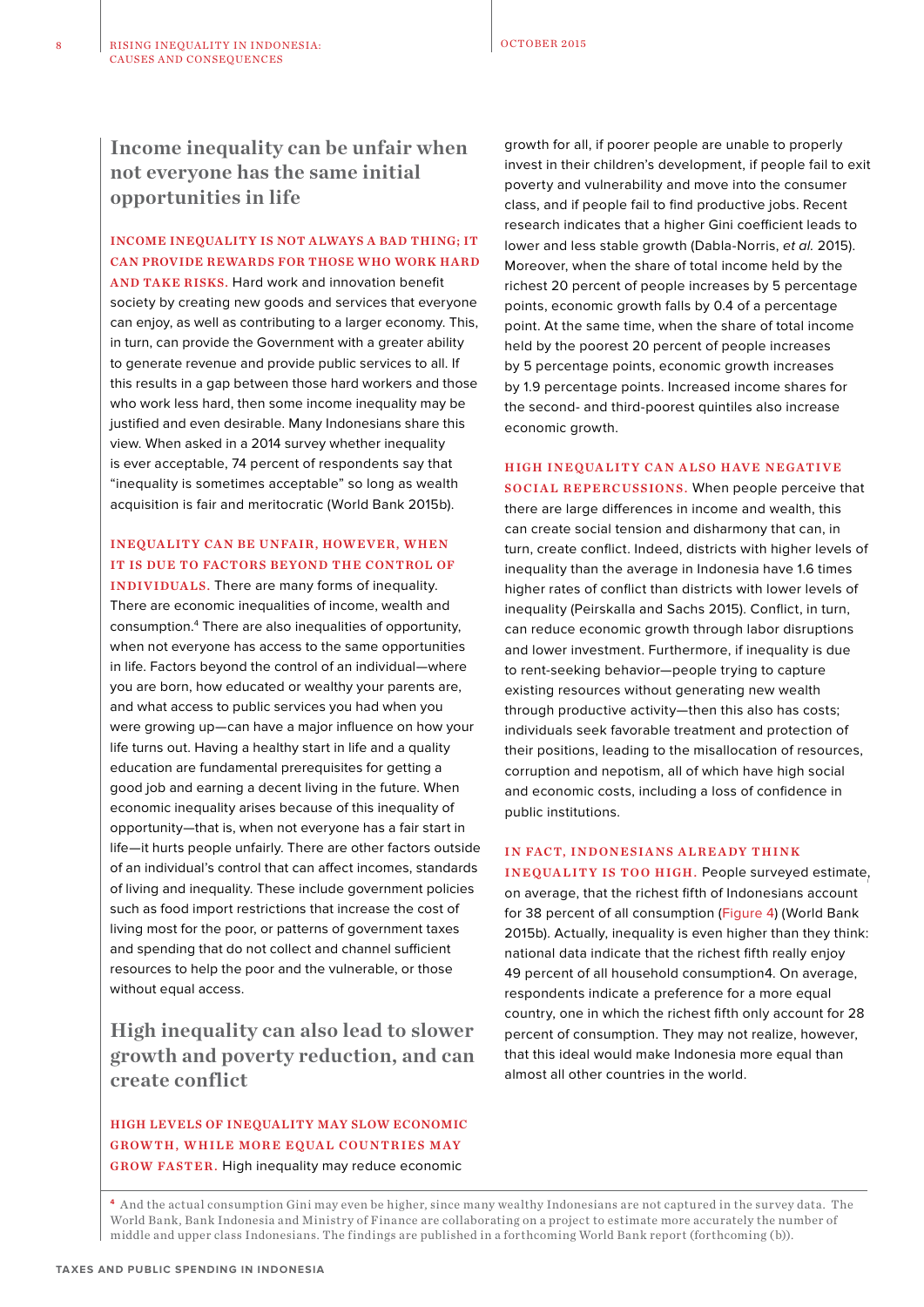Not only do surveyed Indonesians believe inequality should be lower than it is now, in reality it is even higher than they think it currently is.

*Share of national consumption by each quintile: what people think it should be, what people think it is, what it really is (percent)* (fig.4)

**WHAT THEY THINK IT SHOULD BE 14 16 19 23 7 12 18 25 7 10 14 20 WHAT THEY THINK IT IS WHAT IT ACTUALLY IS 0 10 20 30 40 50 60 70 80 90 100 28 38 49**

#### **Understanding why inequality is increasing in Indonesia through four case studies**

#### THERE ARE FOUR MAIN CAUSES OF INEQUALITY IN INDONESIA THAT AFFECT BOTH CURRENT AND

FUTURE GENERATIONS.<sup>5</sup> First, inequality of opportunity means that not everyone develops the skills needed to find well-paying jobs. Second, with an increasing emphasis on skill in the modern economy, the wages of these high-skilled jobs are much higher than those for low-skilled jobs. At the same time, those without the skills are becoming trapped into informal or low-productivity jobs. Third, there are inequalities in financial and physical wealth that also drive differences in income. Fourth, shocks can affect inequality at any stage of the framework by eroding a household's ability to earn an income, save, and invest in health and education.

#### FOUR CASE STUDIES ILLUSTRATE HOW DIFFERENT

INDONESIANS ARE AFFECTED.Thirty-eight percent of Indonesians were poor or vulnerable (Figure 3) in Indonesia in 2014.6 Putri's case is an illustrative example of the types of assets they have, the income they generate, and how shocks may affect them. $<sup>7</sup>$  Similar to 44 percent</sup> of Indonesians, Fitri has escaped vulnerability but is not yet economically secure; she is a member of an emerging consumer class who could still fall back into vulnerability, but are starting to generate modest disposable income. Dewi represents the 18 percent of Indonesians who are now economically secure from poverty and vulnerability

and form the new consumer class, while Siti is a member of Indonesia's upper class.<sup>8</sup>

#### THE POOR HAVE LIMITED RESOURCES, EARN LOW INCOMES FROM THEM, SAVE LITTLE FOR THE FUTURE, AND ARE THE MOST VULNERABLE TO

SHOCKS. Putri (Box 1) only completed primary school. Because of her poor education, she works part-time at a warung (roadside food stall) and receives a low informal wage. She does own a small plot of land, which a neighbor uses to grow rice; the neighbor keeps half of the rice, while Putri's household consumes the other half. However, because Putri has four children, the rice from the land is not enough, and she needs to buy extra rice from the market, so recent rice price shocks have hurt her and her family. Over time, the land has seen small increases in value, but the lack of a formal land title means that the land value is limited and it cannot be used as collateral to borrow to start a small business. Putri has a small amount of savings that she keeps at home for hard times. As she does not earn any interest on the savings, inflation means that the value of these savings actually falls over time, and because she dips into the savings frequently over the course of the year when income is low or costs are high, the savings gradually diminish unless they are topped up. Putri also has social connections—friends and family in the local community—

**<sup>5</sup>** These four drivers are explored at length in World Bank (2015a).

**<sup>6</sup>** The poor are defined as those below the national poverty line of around IDR 300,000 per person per month. The vulnerable have a greater than 10 percent chance of being poor the next year and are under 1.5 times the poverty line. The consumer class is economically secure, with a less than 10 percent chance of being poor or vulnerable next year, and consume more than IDR 1 million per person per month. The emerging consumer class is safe from poverty but not vulnerability and lie between the vulnerability and economic security lines. See World Bank (forthcoming (a)) for more details.

**<sup>7</sup>** The following cases are illustrative examples only and not real case studies.

**<sup>8</sup>** As discussed in Footnote 7, the number of wealthier Indonesians is not well understood.

**POOREST QUINTILE 2 4** 3 **4 RICHEST QUINTILE** 

**SOURCE** World Bank (2015b) using LSI (2014) data.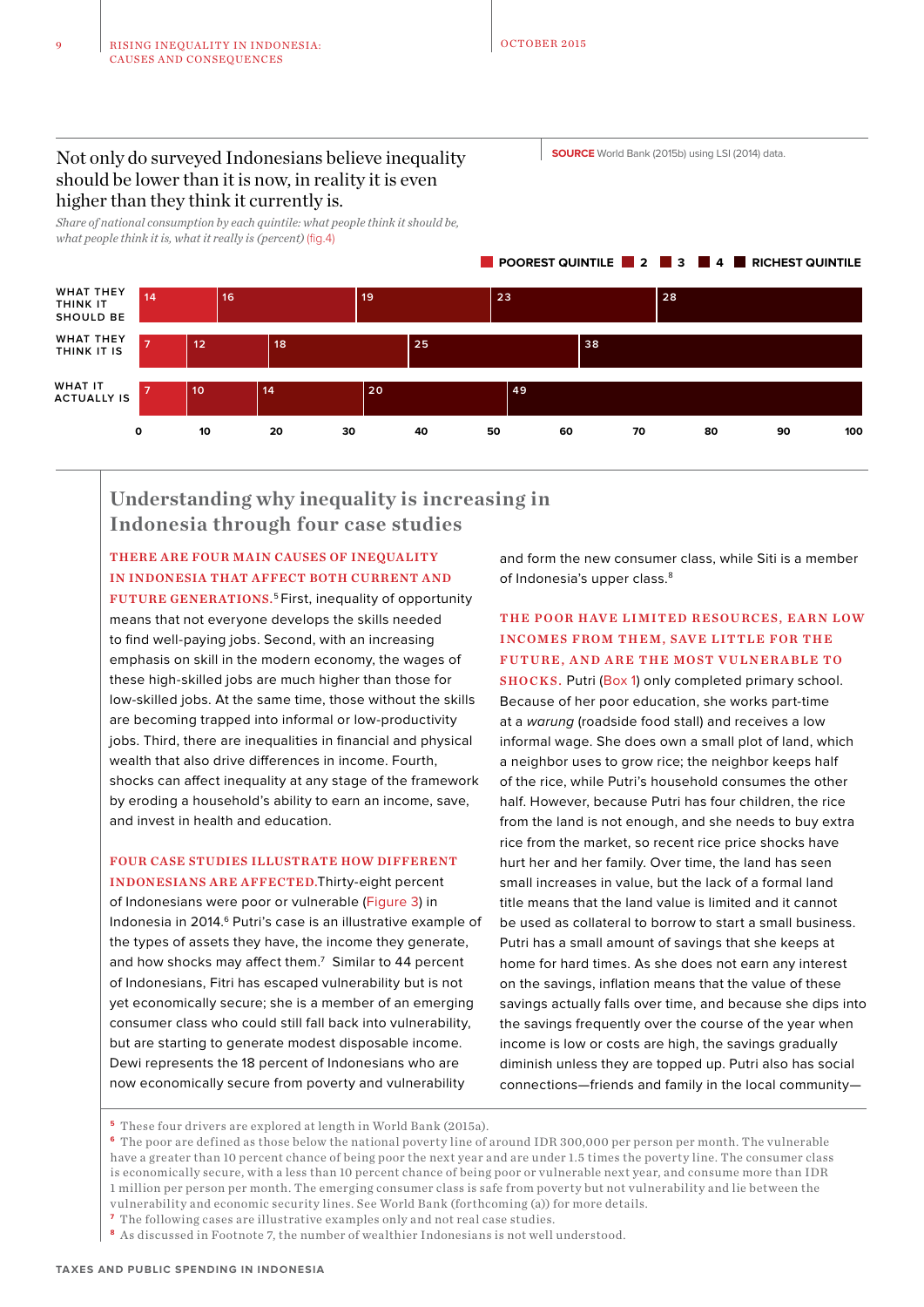and she has relied upon these in the past to borrow money to pay her children's tuition fees. Putri has free health insurance from the Government, but does not know what it covers and there is no community health center near her anyway. If she or one of her children falls sick, she will either have to borrow from her family or sell her land to meet the health care costs.

#### **B O X .1**

#### **Putri is poor with limited assets and low returns**

| <b>Asset</b>                                                               | <b>Intensity of Use</b>                                                                                 | <b>Returns</b>                                                          | <b>Accumulation</b>                                                                             |
|----------------------------------------------------------------------------|---------------------------------------------------------------------------------------------------------|-------------------------------------------------------------------------|-------------------------------------------------------------------------------------------------|
| <b>Human Capital:</b><br>SD education                                      | Works part-time at a warung                                                                             | Receives low informal wage                                              | None                                                                                            |
| <b>Physical Capital: Small</b><br>area of land                             | Neighbor uses land to<br>produce rice; Putri cannot<br>use it as collateral (absence<br>of legal title) | Neighbor keeps half the<br>rice, Putri's household<br>consumes the rest | Small increase in value<br>of land, but marginal<br>because of lack of title and<br>development |
| <b>Financial Capital: Small</b><br>savings kept at home                    | Unused; kept to smooth<br>consumption in the case<br>of a shock                                         | Negative due to inflation                                               | None. Savings depleted<br>and renewed throughout<br>the year                                    |
| <b>Social Capital: Family and</b><br>friend networks in local<br>community | Used to borrow money when<br>her children's tuition fees<br>are due                                     | Allows some investment in<br>her children's education                   | Ongoing social activities<br>reinforce networks                                                 |

#### THE EMERGING CONSUMER CLASS IS ACCUMULATING MORE EDUCATION AND SOME SAVINGS. Fitri (Box 2) is a member of Indonesia's largest class—the emerging consumer

class—which is above the vulnerability line but is not yet economically secure, having more than 10 percent chance of being vulnerable next year. Fitri completed junior high school and used her social connections to find a job on an assembly line at a small, locally-owned factory which, because it is a

small business, does not comply with minimum wage laws. Fitri has a small amount of savings that she keeps in a basic bank account for emergencies. These savings slowly accumulate over time, as she manages to save part of her salary. Fitri does not have health insurance, because she is not poor enough to receive free health insurance from the Government, and her informal job at a small business means that she does not make contributions to the public health insurance system either.

#### **B O X . 2**

#### **Fitri is an emerging consumer with minor asset accumulation**

| <b>Asset</b>                                                                                | <b>Intensity of Use</b>                                         | <b>Returns</b>                                                       | <b>Accumulation</b>                                                                     |
|---------------------------------------------------------------------------------------------|-----------------------------------------------------------------|----------------------------------------------------------------------|-----------------------------------------------------------------------------------------|
| <b>Human Capital:</b><br><b>SMP</b> education                                               | Works on a small-scale factory<br>assembly line                 | Receives fixed salary below<br>the minimum wage as non-<br>unionized | None, because the factory does<br>not offer training                                    |
| <b>Physical Capital: none</b>                                                               | None                                                            | <b>None</b>                                                          | None                                                                                    |
| <b>Financial Capital: Small</b><br>savings, no pension fund                                 | Unused; kept to smooth<br>consumption in the case of a<br>shock | Small interest payment from<br>basic savings account                 | Salary savings                                                                          |
| Social Capital: Family and<br>friend networks from local<br>community, factory worker union | Used friend network to get<br>factory job                       | Factory job gives higher income<br>than the informal alternatives    | Ongoing social activities and<br>involvement in union activities<br>reinforces networks |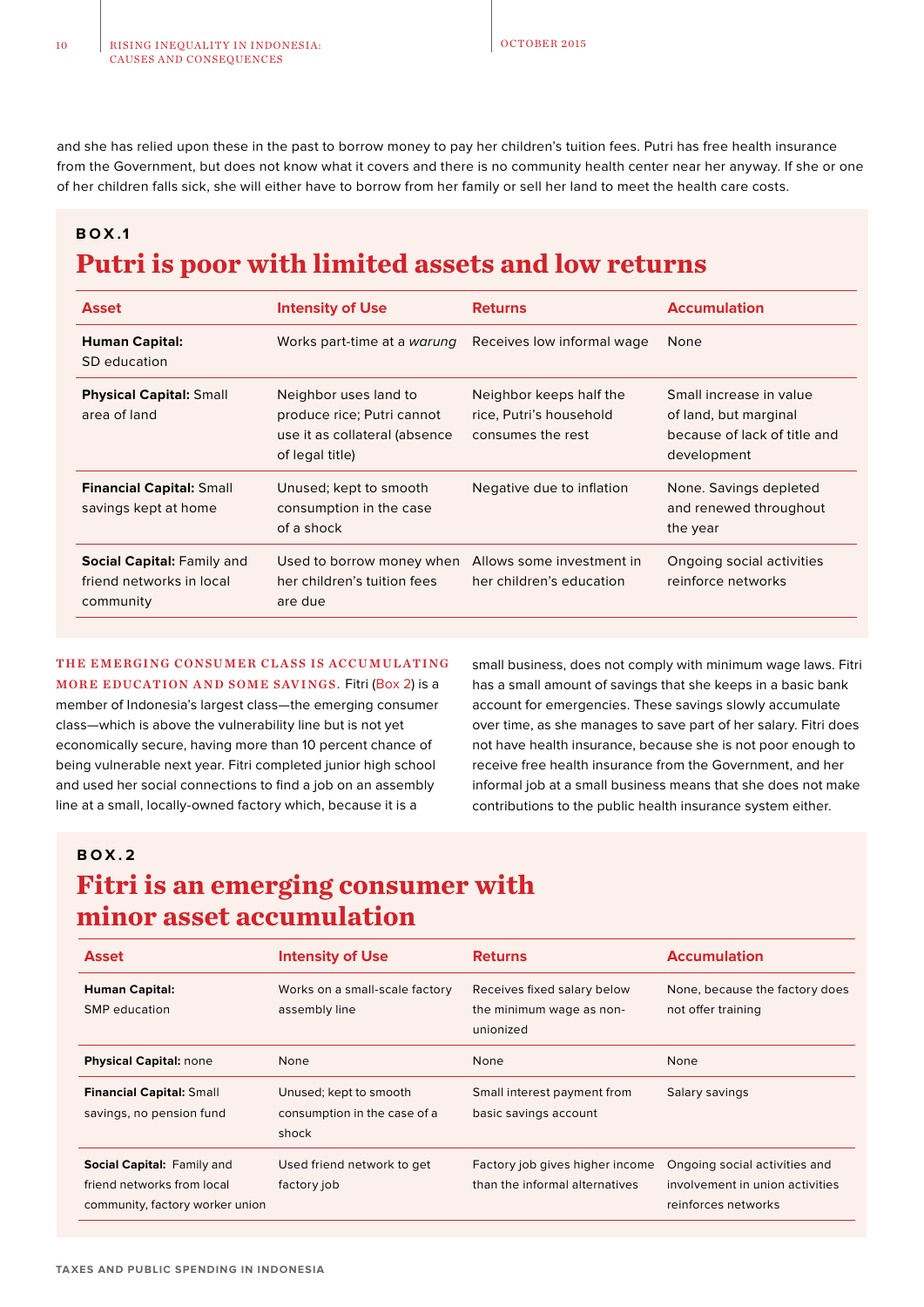#### THE MIDDLE CLASS HAS IMPROVING ASSETS, HIGHER

INCOMES A ND BETTER SAVINGS. Dewi is a member of Indonesia's middle class (Box 3). She completed high school and works as a civil servant with a good salary and benefits. She also receives ongoing training and skills certification through her work. She does not own any land or housing, but does have savings that are invested in the bank and earn interest. Over time her savings are

accumulating and she is also eligible for retirement benefits. She has a network of friends and family in Jakarta, which helped her to get her job. Dewi and her husband have two children, which means that they can spend a little more on their education than if she had a larger family. Dewi has health insurance in case illness strikes, but if she were to lose her job she would need to dip into her savings.

#### **Dewi is an economically secure consumer with improving assets B O X . 3**

| <b>Asset</b>                                              | <b>Intensity of Use</b>             | <b>Returns</b>                                                                   | <b>Accumulation</b>                                       |
|-----------------------------------------------------------|-------------------------------------|----------------------------------------------------------------------------------|-----------------------------------------------------------|
| <b>Human Capital:</b><br>SMA education                    | Works as a civil servant            | Receives good salary and<br>benefits                                             | Ongoing training and<br>certification                     |
| <b>Physical Capital: None</b>                             | None                                | None                                                                             | None                                                      |
| <b>Financial Capital: Savings;</b><br>retirement benefits | Invested in bank                    | Interest received on savings                                                     | Salary saved                                              |
| Social Capital: Family and<br>friend networks in Jakarta  | Used to obtain civil<br>servant job | Enables good formal sector<br>wage with benefits, relative to<br>informal sector | Ongoing social and work<br>activities reinforces networks |

#### RICHER INDONESIANS HAVE GOOD RESOURCES AND EARN HIGH INCOMES FROM THEM. THEY ALSO USE THIS INCOME TO SAVE, WHICH IN TURN LEADS TO HIGHER INCOME TOMORROW. Siti is a member of Indonesia's upper

class (Box 4). She finished university and is about to enroll in an MBA program in the US. She receives a high salary for managing her own company, which makes a good profit. She also has investments in mutual funds and the stock market, which have seen strong returns in recent years. She reinvests the company

profits back into the business to grow it, and continues to accumulate financial capital over time, which in turn earns even more income the following year. Siti is wellconnected to the business and political elites, and has used these connections to secure lucrative licenses and contracts for her company. Siti and her husband have just one child, who is now attending university in Europe. A combination of savings, insurance and preventative measures means that Siti is the least affected by shocks.

**B O X . 4**

#### **Siti is upper class with many assets and high returns**

| <b>Asset</b>                                                                     | <b>Intensity of Use</b>                                                           | <b>Returns</b>                                                                               | <b>Accumulation</b>                                                                    |
|----------------------------------------------------------------------------------|-----------------------------------------------------------------------------------|----------------------------------------------------------------------------------------------|----------------------------------------------------------------------------------------|
| <b>Human Capital:</b><br>Tertiary education                                      | Manages her own company                                                           | Receives a high salary                                                                       | Is enrolling in a US MBA                                                               |
| <b>Physical Capital: Owns</b><br>apartments and houses                           | Lives in one house and rents<br>out the others                                    | Enjoys high imputed rent and<br>receives good rental income                                  | Apartments and houses are<br>increasing quickly in value                               |
| <b>Financial Capital: savings:</b><br>mutual funds; stocks; equity in<br>company | Invested in financial sector and<br>own company                                   | Interest received on savings,<br>high returns from funds and<br>stocks; profits from company | Dividends and capital gains<br>reinvested; company profits<br>re-invested in expansion |
| <b>Social Capital: well-connected</b><br>to business and governing<br>elites     | Uses connections to secure<br>lucrative licenses and contracts<br>for her company | Company makes high profits<br>from licenses and contracts                                    | Extends and reinforces elite<br>network through company<br>contracts                   |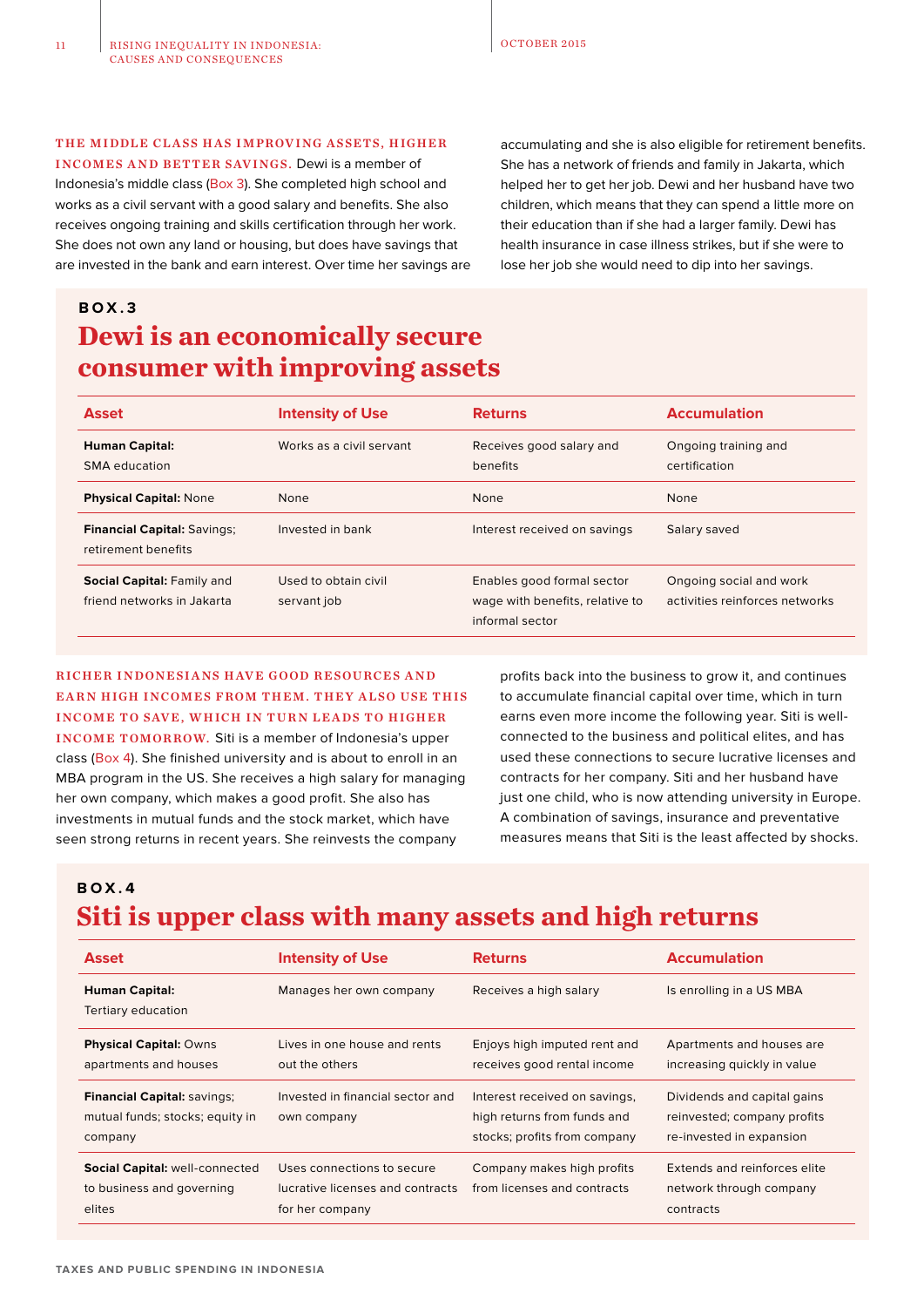

#### RECENT CHANGES IN THE FOUR **MAIN CAUSES OF INEQUALITY** ALSO MEAN IT IS INCREASING.

While gaps in access to health and education have closed, a quality gap remains. As a result, the gaps in health and education outcomes have not closed as much the gaps in access. Consequently, although many poorer children are staying in school longer, they are not receiving the skills they need for better jobs when they graduate. And the stakes are getting higher. With the demand for skilled labor increasing constantly, the gap between skilled and unskilled wages is also increasing, which means that inequality due to wage income is also on the rise. At the same time, not only do a small number of Indonesians hold most of the financial and physical wealth, this concentration of wealth has been increasing even further, also contributing to higher inequality. Finally, shocks are becoming more prevalent, making it increasingly hard for Indonesians outside of the top 20 percent to climb up the economic ladder. For example, people are living longer but obesity is also increasing, so non-communicable diseases such as diabetes are becoming an increasingly common problem.

**Given the high level of inequality in Indonesia and public concern, the consequences of doing nothing could be serious; urgent action is needed**

#### GIVEN THIS PERCEPTION, MOST INDONESIANS FEEL THAT URGENT ACTION IS NEEDED, WHICH IS WHY INEQUALITY HAS BECOME A MAJOR PUBLIC

ISSUE. Inequality was a key issue in the run-up to the Indonesian presidential election in 2014, with major national and international media outlets reporting on rising inequality and both presidential candidates making public statements about strategies to reduce inequality. They have the support of the public; 47 percent of those surveyed say it is "very urgent" for the Government to address inequality, and another 41 percent believe it is "quite urgent" (World Bank 2015b).

#### FOUR HIGH PRIORITY ACTIONS FOR REDUCING INEQUALITY HAVE BEEN IDENTIFIED (WORLD

BANK 2015A). These are: improving local service delivery to provide health and education opportunities for all; creating better jobs and skills training opportunities for the workforce; ensuring better protection from shocks; and getting fiscal policy right. Thinking about fiscal policy means thinking about how and where the Government spends its money, and how it raises money to fund this spending. This last action is the focus of this paper.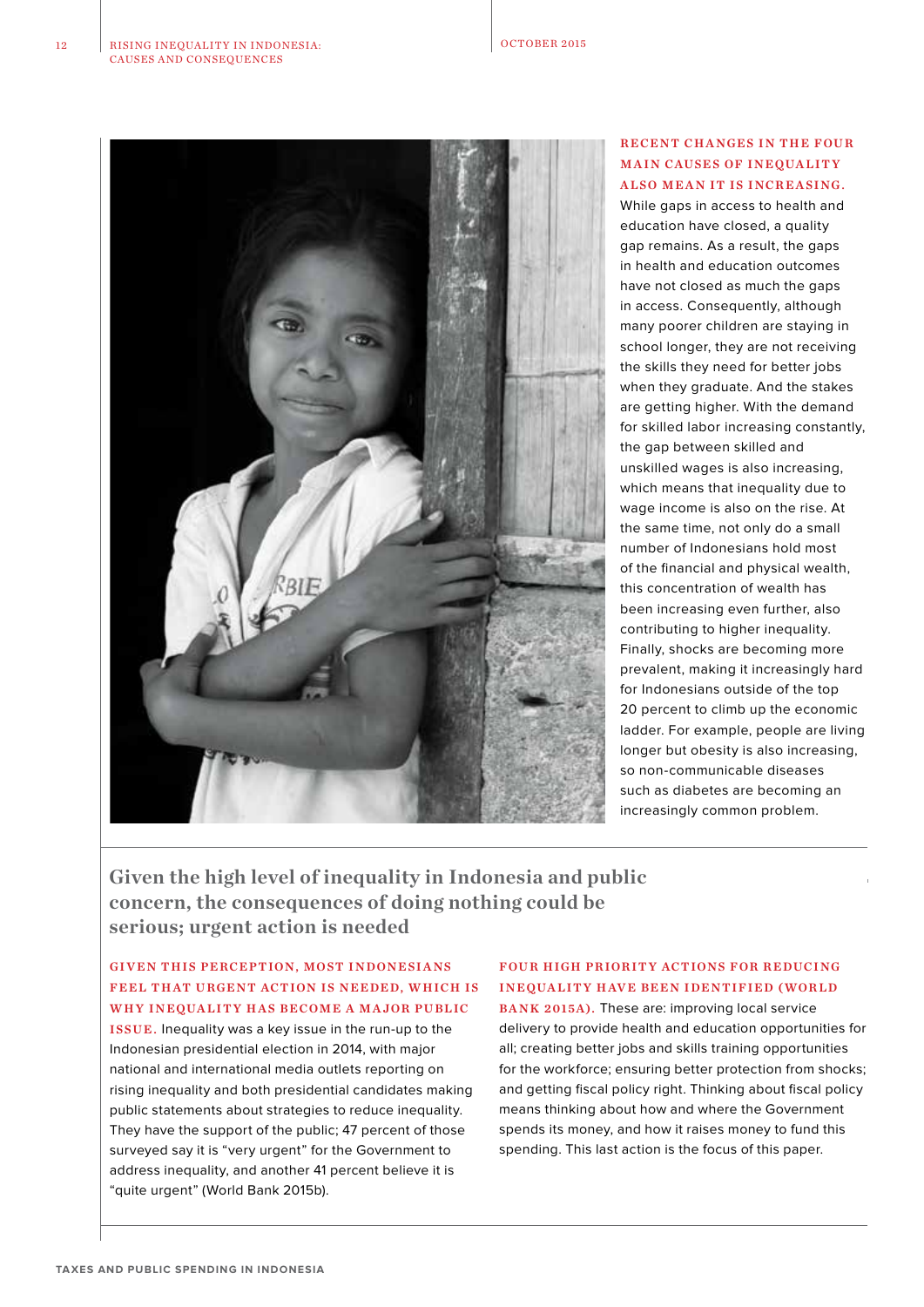## THE ROL FISCAL POLICY **ADDRESSING INEQUALITY:**

#### Fiscal policy: the choices government makes about how it raises money and how it spends it

#### FISCAL POLICY IS THE COMBINATION OF A GOVERNMENT'S PATTERNS OF RAISING MONEY

AND SPENDING IT. Economists believe that the choices a government makes about how it raises money and how it spends that money can influence economic outcomes, such as economic growth, household and firm consumption, savings and investment, and the distribution of income. The combination of how a government collects revenue and spends that revenue is called 'fiscal policy'.

#### FISCAL POLICY INCLUDES HOW A GOVERNMENT

R AISES REVENUE. There are two main instruments to fiscal policy. First, a government usually uses taxes to raise most of its revenues. How much tax to raise and from what types of tax to use are the first fiscal policy choices a government makes. For example, what personal income tax rates does it set, and at what levels? What corporate tax rates? How much money does it raise from property taxes or sales and value-added taxes? And how much revenue comes from tobacco and alcohol excise tax?

#### FISCAL POLICY ALSO INCLUDES HOW A GOVERNMENT SPENDS MONEY. Second, a

government can choose to spend in different ways. Some money must go towards paying the salaries of civil servants; how many civil servants does it want? How much should be spent on law and order, and defence. How much on health, education and social protection? And how much should be invested in the country's capital stocks—bridges, railroads, highways, power plants, and water and sanitation?

#### FISCAL POLICY AFFECTS ECONOMIC OUTCOMES. INCLUDING GROWTH, JOBS AND INEQUALITY.

These two elements of fiscal policy can influence growth and jobs. Investments in infrastructure, for example, can improve the productivity of today's workers, while investments in health and education can improve the productivity of tomorrow's workers. Taxes and tax credits provide incentives and disincentives to work, save and invest in different ways, which can in turn affect economic growth. And who pays which taxes and who receives which spending affects the final distribution of income.

#### **Fiscal policy can help address inequality in both the short term and the long term**

#### FISCAL POLICY CAN HELP REDUCE INEQUALITY

IN THE LONG TERM. How can fiscal policy help to address inequality? It can help in two ways. First, a government can choose to spend money on policies and investments that can address inequality in the long term. We have seen that a key driver of inequality in Indonesia is unequal opportunity. More spending on health and better spending on education could help poorer and children in remote regions to receive a better start in life and develop the skills needed in the modern workplace. At the same time, greater investments in infrastructure would make firms and workers more productive, connect firms to their markets, and reduce costs. This could lead to more skilled jobs being created, which would pay better incomes to those new skilled workers who are coming out of the improved health and education systems.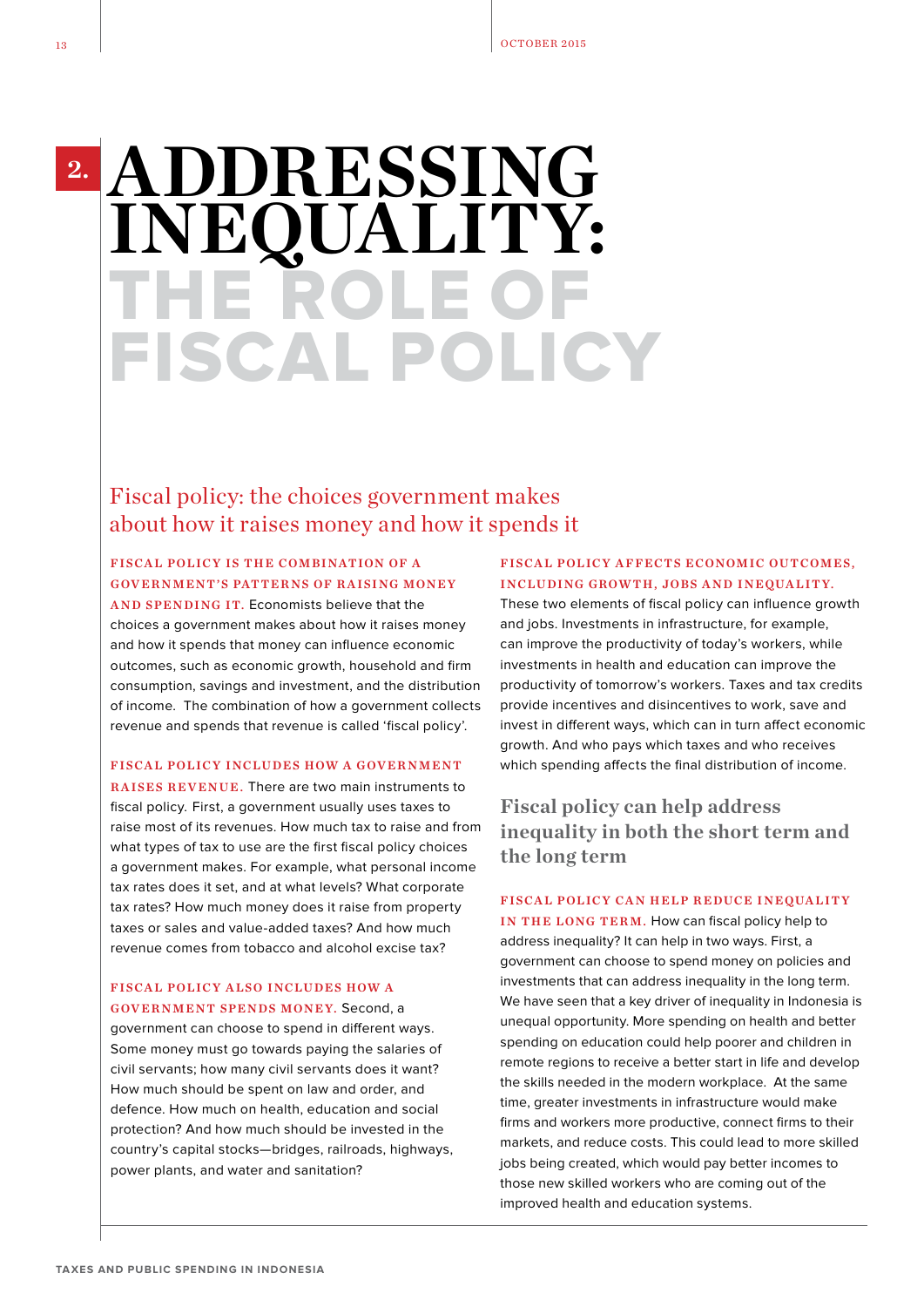#### FISCAL POLICY CAN ALSO HELP TO REDUCE

INEQUALITY IN THE SHORT TERM. Unlike many policies for reducing inequality, fiscal policy can also have significant short-term effects. For example, greater investments in health and education for today's children are a vital part of reducing inequality. But these policies will take years to have an impact. Fiscal policy can address inequality now in two ways. First, it can raise revenues using taxes that are paid more by richer households. For example, in many countries, the rich pay more in personal income taxes. Second, it can spend in ways that benefit the poor and vulnerable the most. For example, spending on targeted social assistance for the poor and vulnerable can help invest in their children's health and education, reducing inequality tomorrow, while also providing them income support, reducing inequality today.

**Fiscal policy has been used in other countries to significantly reduce inequality, but currently in Indonesia it does not significantly change inequality**

THERE ARE TWO TIMES AT WHICH WE CAN ESTIMATE HOUSEHOLD INCOMES: BEFORE THE IMPACT OF ANY FISCAL POLICY AND AFTER THE I MPACT OF ALL FISCAL POLICY. Consider two different stages of income. The first is market income. This is the income a household receives from all wages and salaries, all rents, interest and dividends, and all

other private transfers, but before they pay any taxes and pension contributions, and before they receive any public benefits, whether directly (such as cash transfers or tax credits), indirectly (such as by purchasing subsidized rice or gasoline), or in-kind (such as subsidized education and health). The second stage of income is final income, which is a household's market income, plus all direct, indirect and in-kind benefits received from a government, less all taxes it has paid.

#### A NUMBER OF COUNTRIES HAVE INTENTIONALLY USED FISCAL POLICY TO REDUCE INEQUALITY.

However, in Indonesia, fiscal policy currently has little impact on inequality. In a number of countries, often in Latin America where inequality is the highest of any region, the choice of taxes and spending has been made with a view to reducing inequality. We can see how inequality in a country changes when we compare the distribution of market incomes (unaffected by fiscal policy) and final incomes (fully affected by fiscal policy). In Brazil, for example, the Gini coefficient for market income is 14 points higher than it is for final income, indicating a very large reduction in inequality due to fiscal policy (FIGURE 5). In South Africa it is even higher (17.5 points). Reductions of 6 points or more are also seen in Costa Rica, Uruguay, Mexico and Bolivia. However, in Indonesia, the Gini coefficient is reduced by only 2.5 points, the second-lowest in the 12-country study set after Ethiopia. The rest of this paper explores why this should be so. Who does benefit from spending in Indonesia? Who is paying which taxes, and how much?

The impact of fiscal policy on inequality is very different across the countries studied. For example, the Gini falls by less than 3 points in Indonesia, but by 14 points in Brazil and 17.5 in South Africa.



*Reduction in Gini coefficient from market income to final income.* (fig.5)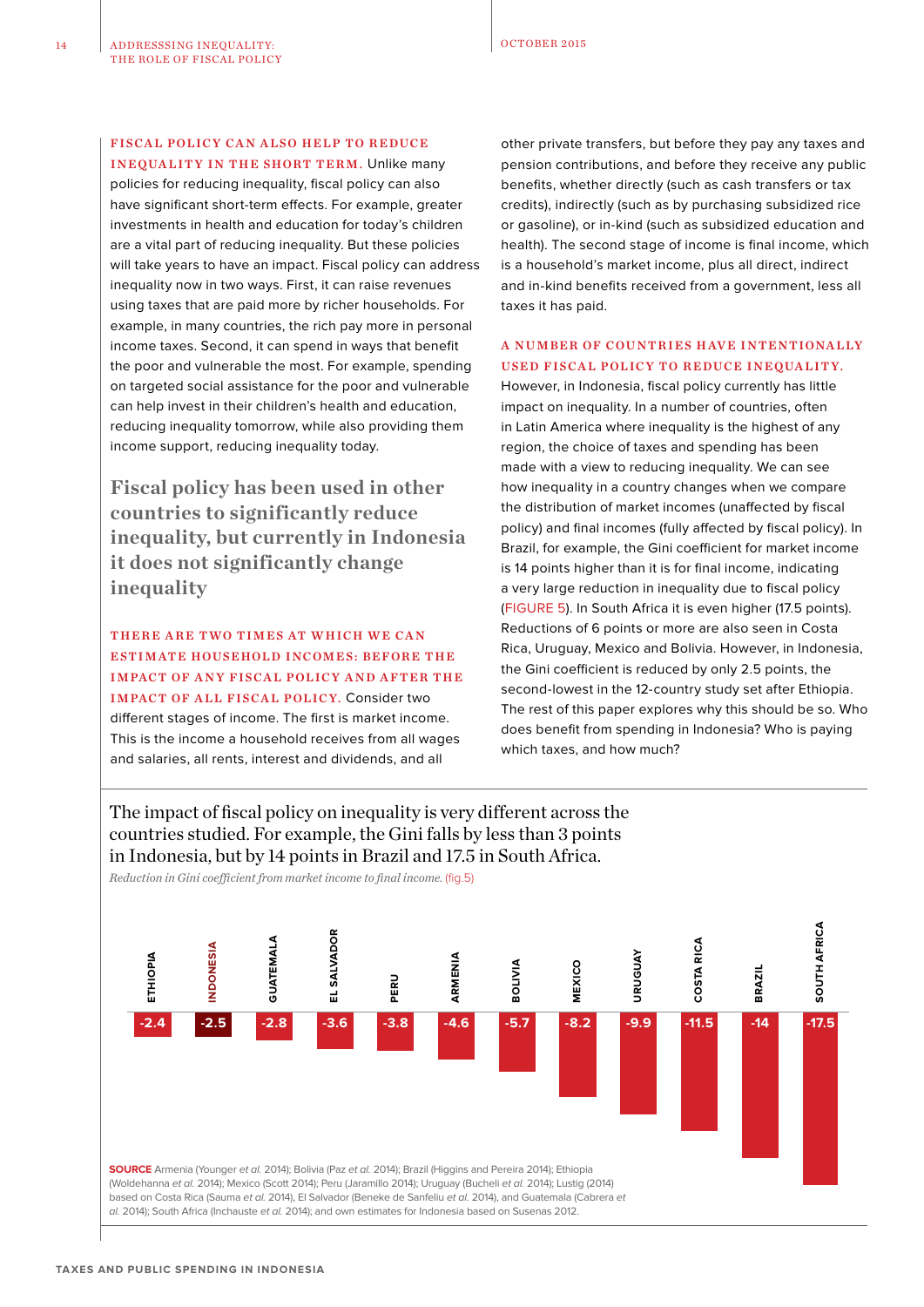**3.**

## CAN AFFECT INEQUALITY WHAT THE **GOVERNMENT CHOOSES TO SPEND**

A government can choose to spend in different ways, which benefit different people. The same benefit can also mean different things to people on different incomes

#### THERE ARE MANY PROGRAMS AND POLICIES THAT GOVERNMENTS CAN SPEND MONEY ON.

Governments have a number of spending choices covering a wide range of activities, including defence and the military; governance and administration; building infrastructure such as roads, bridges and power plants; social spending such as health, education and social protection; and subsidies for energy, food and inputs such as fertilizer.

EACH OF THESE CAN BENEFIT DIFFERENT GROUPS OF PEOPLE IN DIFFERENT WAYS. In particular, we are interested in how much of the total benefits go to richer and poorer households, and how much these benefits actually mean to these households. Figure 6 and Figure 7 are examples of how we present these two ideas in this paper in the Indonesian case. In both figures, we group households into 10 equally sized groups of 10 percent of the population, called deciles. Decile 1 is the poorest 10 percent, decile 2 the second-poorest, all the way up to

decile 10, which is the richest 10 percent. Figure 6 looks at how much of total spending goes to each decile. These are example numbers only, and could represent any type of spending. In this example, the richest decile clearly gets far more—35 percent of total spending—than any of the other deciles, and the poorest 7 deciles all get less than 10 percent of spending each. If the spending were perfectly equal, all deciles would get 10 percent; if the spending was pro-poor, the poorest deciles would get more than 10 percent each. Figure 7 shows exactly the same spending, but this time, instead of showing what share of the total each decile receives, it shows the average benefit received by households in that decile, measured as a share of their average market income. That is, in this example, although poorer households do not receive as much as richer households in dollar terms, because their incomes are so much lower it feels as though it is more to them: it represents a larger increase in their market incomes than it does for the richer households.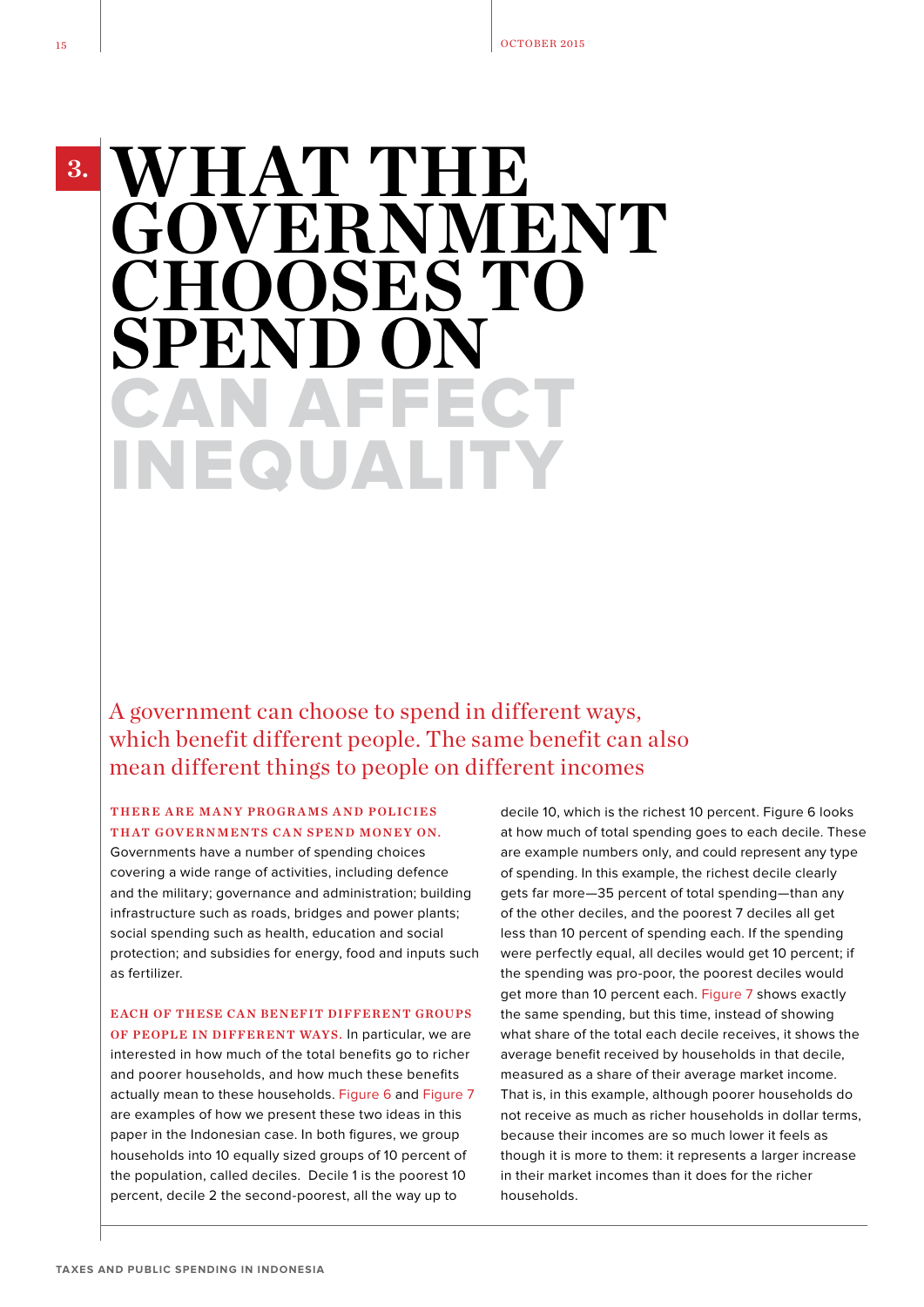

…but the smaller amount received by poorer households might still represent a greater share of their market incomes.



HOW DO WE WORK THIS OUT? We combine government revenue and spending data to know how much revenue was raised from which sources and how much was spent in different areas, with household survey data, to know who paid which taxes and how much, and who benefitted from which spending and by how much. Box 5 provides a summary of how we do this.

#### **Overview of methodology and data9 B O X . 5**

We begin with *market income*, which as explained, is all household income from non-government sources, including income from working (wages and salaries), income from savings and investments (rents, interest, dividends), transfers from other households or individuals (such as remittances).

From the market income, some households will pay personal income taxes or contributions to public pension plans, which reduces market income down to net market income. Some households can receive cash transfers (such as from social assistance programs like Program Keluarga Harapan, or PKH, Indonesia's conditional cash transfer), which will lead to a higher disposable income, available for consumption<sup>10</sup>. When households consume, they can buy goods that are subsidized by the Government, such as fuel or food. This has the effect of increasing their effective income, as they are not paying the full price and are indirectly receiving government spending. At the same time, they may be paying taxes on their consumption, through sales taxes, value-added taxes (VAT), or excise taxes such as on tobacco and alcohol. In this case the final

price they pay is higher than the market price, and they are indirectly providing revenues to the Government. The postfiscal income is a household's disposable income, adjusted for how much the household is indirectly receiving from and paying to the Government through its consumption. Finally, households can consume subsidized public services, such as health and education, which represent a transfer to the household in-kind (in a non-cash fashion). However, households may also pay some fees as part of receiving these services, which reduces the benefit to them. The final income takes into account both the cost of the in-kind services received and any payments the household makes.

To work out who is paying which taxes and who is receiving which benefits, we use the National Socio-economic Survey (Survei Sosial Ekonomi Nasional, or Susenas). This household survey includes which households receive cash or near-cash transfers (PKH, BSM, Raskin), how much households spend on subsidized energy (fuel and electricity), and how many children they have in school at which level, as well as the number of in-patient and out-

**<sup>9</sup>**This policy paper summarizes Jellema, et al.(2015). This paper is part of the project "The Distributional Impact of Fiscal Policy," a collaboration of the World Bank and the Department of Economics at Tulane University to implement its diagnostic tool, the Commitment to Equity (CEQ) assessment to six middle income and developing countries. Led by Nora Lustig since 2008, the CEQ project is an initiative of the Center for Inter-American Policy and Research (CIPR) and the Department of Economics at Tulane University, the Center for Global Development and the Inter-American Dialogue. For more details visit www.commitmentoequity.org.

**<sup>10</sup>**Only consumption is observed in the Indonesian data, which is taken to be the same as disposable income. In reality, some households, particularly richer ones, will save a part of their income.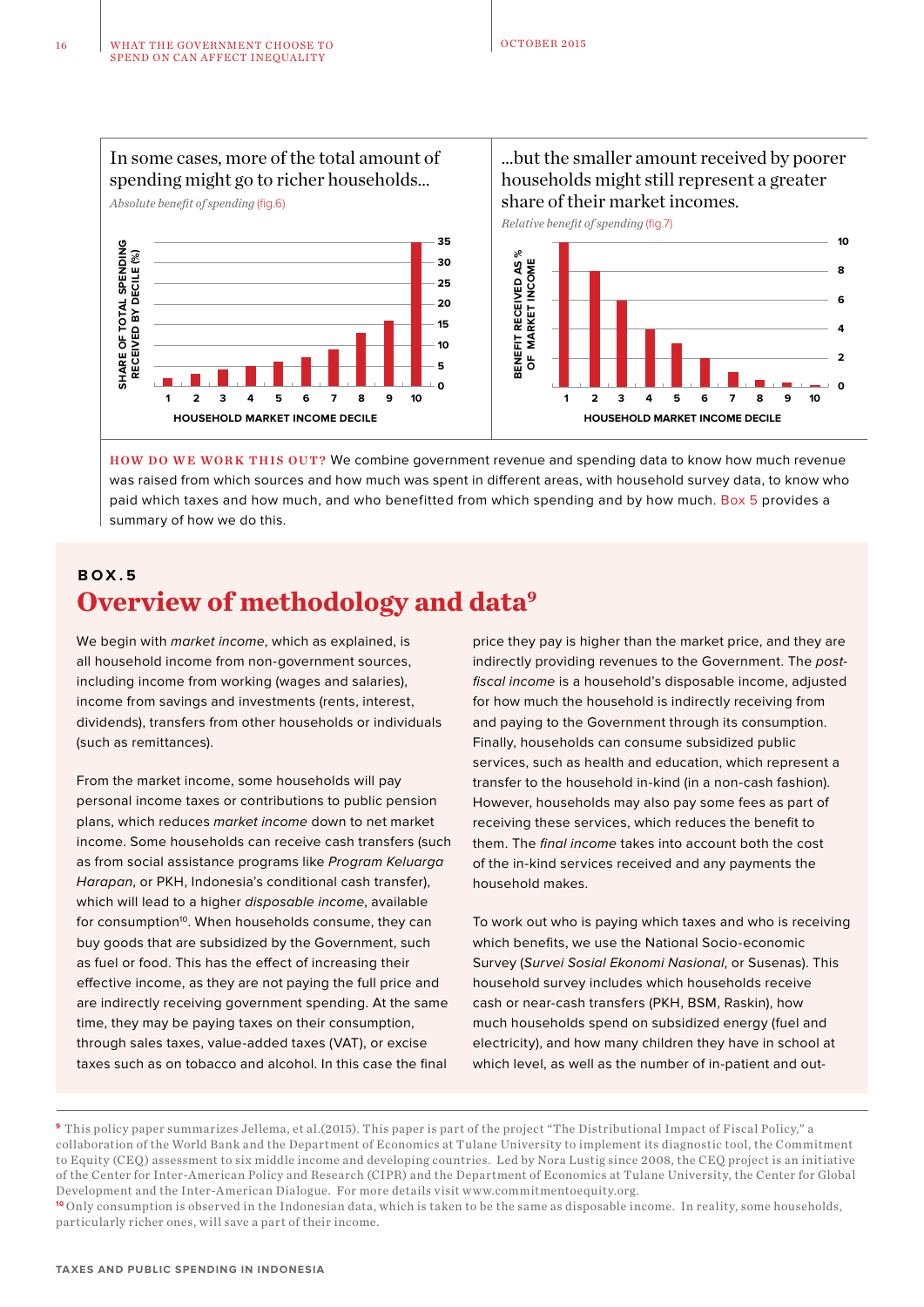#### **B O X .5** (CONT.)

patient health visits they have made. The survey also tells us how much each household spent on what items, which allows us to calculate VAT and tobacco excise.

We also have tax and spending from Indonesia's national accounts and administrative fiscal data. We combine these with the Susenas data to determine how much of each spending a household benefits from. For example,

if the Government spends on average US\$1,000 per primary school child, and US\$3,500 per junior secondary child, then a household with two primary children and one junior secondary child receives in-kind education spending benefits equal to US\$5,500. If each liter of fuel is subsidized by US\$0.50, then a household that consumes 100 liters per month receives a US\$50 subsidy benefit per month, or US\$600 per year.



#### **When the benefit to the poor is greater than it is to the rich, as a proportion of their market income, inequality falls**

IT IS THE BENEFIT OR BURDEN AS A PERCENTAGE OF MARKET INCOME THAT MATTERS MOST FOR INEQUALITY, NOT THE ABSOLUTE AMOUNT. Most measures of inequality rise or fall based on changes in relative incomes. That is, if a poor household and a rich household both see their incomes increase by 10 percent, inequality stays equal, even though the absolute increase of the poorer income is smaller than that of the richer income. For example, if a poor household earns US\$100 a month and rich household US\$500 a month, then an increase of 10 percent means an extra US\$10 for the poor households but US\$50 for the rich household. Nonetheless, inequality stays the same, because the

ratio between the two incomes remains the same. By the same token, when a tax is paid, it is the tax relative to market income that affects inequality. If the poor household pays US\$1 in consumption tax and the rich household pays US\$1 in consumption tax, inequality goes up, because the poor household can afford to pay it less (US\$1 is 1 percent of their market income but only 0.2 percent of the rich household's income). Similarly, if the poor household pays US\$20 a month in income tax and the rich household pays US\$100 a month, inequality stays the same, because both amounts are the same as a percentage of each household's market income.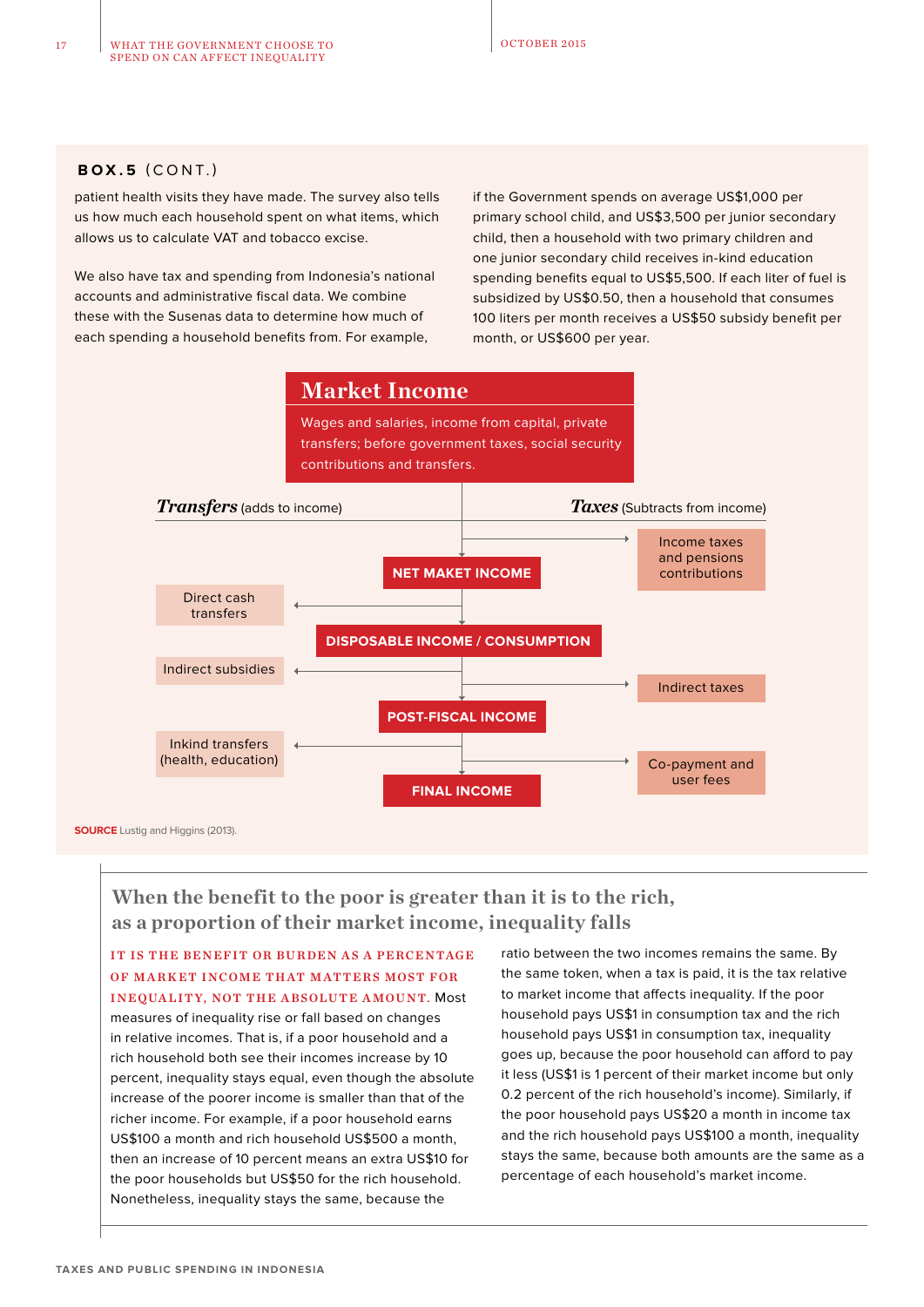#### SO WHEN WE LOOK AT HOW SPENDING AND TAXES AFFECT INEQUALITY IN INDONESIA, WE ARE INTERESTED MOST IN THE DISTRIBUTION OF THE BENEFIT OR BURDEN RELATIVE TO THE MARKET INCOME. There are three

types of relative incidence graphs; ones that slope downwards, ones that slope upwards, and ones that are flat. Downward sloping relative graphs (Figure 8) mean that inequality is reduced in the case of spending (the poor receive more as a percentage of their market income than the rich) and increased in the case of a tax (the poor pay more as a percentage of their market income than the rich). Conversely, an upward sloping relative graph (Figure 10) means increasing inequality for spending or decreasing inequality for taxes. A flat curve means inequality is unchanged (Figure 9).

#### A downwards sloping relative incidence curve means inequality is reduced in the case of spending or increased in the case of a tax.

*Relative benefit of spending as a percentage of market income* (fig.8)



#### A flat relative incidence curve means inequality is unchanged for both spending and taxes.

*Relative benefit of spending as a percentage of market income* (fig.9) *Relative benefit of spending as a percentage* 



#### An upwards sloping relative incidence curve means inequality is increased in the case of spending or decreased in the case of a tax.

*of market income* (fig.10)



**Where does Indonesia's public spending go, and how does it affect inequality?**

IN 2012, THE LARGEST SPENDING ITEM WAS ENERGY SUBSIDIES, FOLLOWED BY EDUCATION. Thirty percent of Indonesia's 2012 public spending was on social spending (Table 1), of which the majority was for education, which by law must make up 20 percent of the budget. The greatest spending was on subsidies (25 percent), most of which was on fuel subsidies (although sweeping reforms by the new administration in 2015 mean that this is now much lower). Only 5 percent was spent on health, and less than 3 percent was spent on social assistance through cash transfers targeting poor and vulnerable households.

#### THIS PAPER LOOKS AT 57 PERCENT OF TOTAL PUBLIC SPENDING, COVERING SOCIAL SPENDING, ENERGY SUBSIDIES AND CONTRIBUTORY PENSIONS. Of Table 1, 57

percent of total spending is included in this study. The two largest components studied are energy subsidies and education, which together make up 73 percent of total public spending on social, subsidies and pensions (Figure 11). For methodological reasons, we exclude spending on housing and urban, and other subsidies (mostly fertilizer and seeds), but these are relatively small.

We look at social spending, contributory pensions and energy subsidies, which make up 57.3 percent of total primary spending.

*Indonesian primary spending 2012* (tab.1)

| <b>APBN 2012</b><br>(Realized) | <b>IDR</b><br>trillion | %<br><b>GDP</b> | % Primary<br>spending |
|--------------------------------|------------------------|-----------------|-----------------------|
| 1. Social spending             | 400                    | 4.9             | 29.9                  |
| 2. Contributory pensions       | 63                     | 0.8             | 4.7                   |
| 3. Non-social spending         | 867                    | 10.6            | 65.4                  |
| a. Energy subsidies            | 304                    | 3.7             | 22.7                  |
| b. Other subsidies             | 32                     | 0.4             | 2.4                   |
| c. Other                       | 540                    | 6.6             | 40.3                  |
| <b>Primary spending</b>        | 1.339                  | 16.2            | 100                   |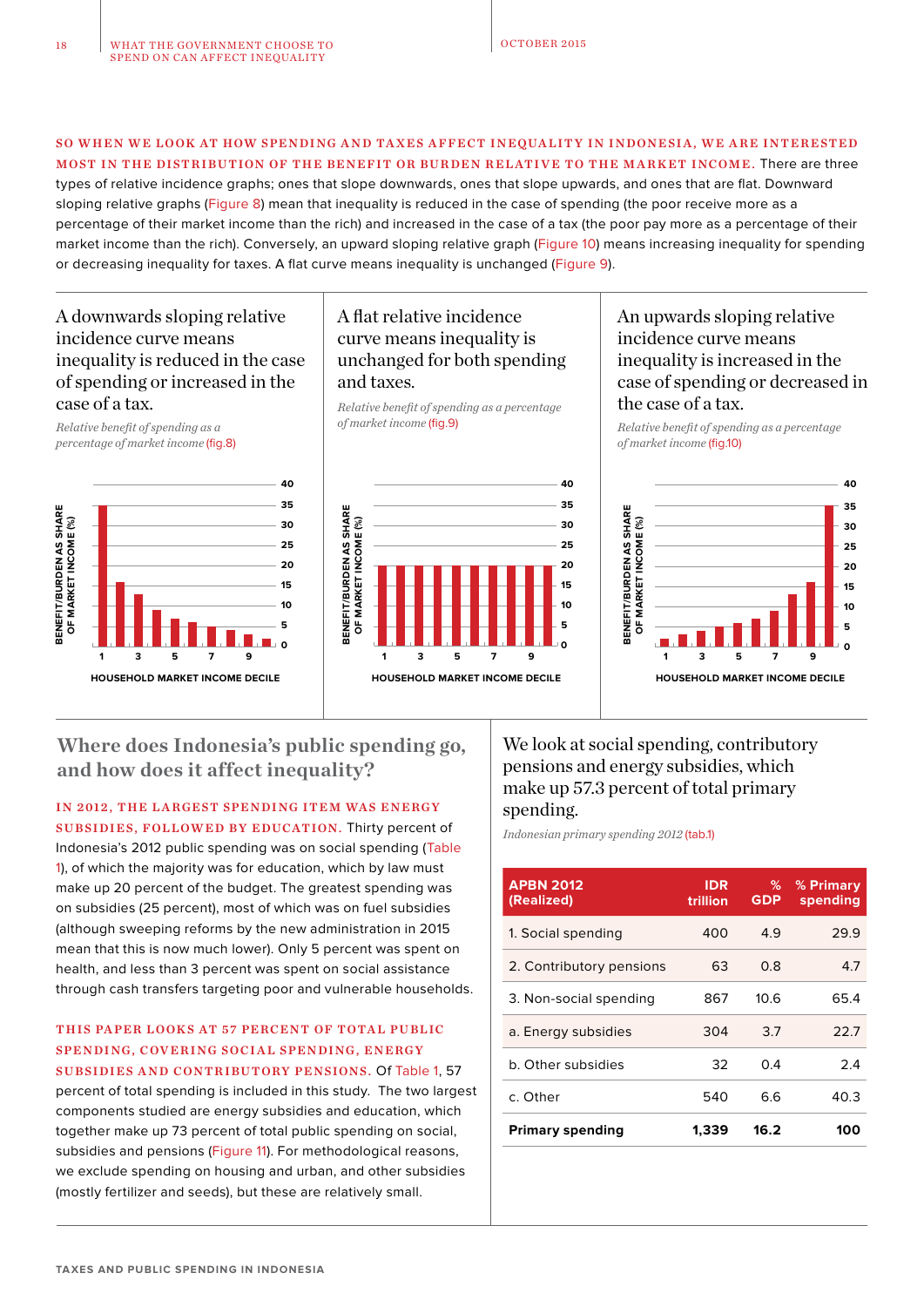Of this, a combined 73 percent goes to energy (38 percent) and education (35 percent).

**SOURCE** Ministry of Finance

*2012 APBN (Realized) social, pension and subsidy spending by type* (fig.11)



**The most spending goes on energy subsidies, which do little to reduce inequality, although they still have significant value for the poor and vulnerable**

EIGHT TIMES MORE ENERGY SUBSIDIES-THE LARGEST SPENDING ITEM-GO TO THE RICHEST DECILE THAN TO THE POOREST DECILE. Energy

subsidies, which make up 25 percent of all spending and 38 percent of spending looked at in this paper, are enjoyed significantly more by richer households, which are more likely to have cars and motorcycles, than by poorer households. Over half of the subsidies go to the top three deciles, with one-quarter alone to the richest 10 percent (Figure 12). The poor and vulnerable—the poorest 40 percent of Indonesians—receive only 20 percent of all energy subsidy benefits.

NONETHELESS, THE SUBSIDIES MEAN SLIGHTLY MORE TO THE POOR AND VULNERABLE AS A

SHARE OF THEIR INCOME. When we consider the benefits received as a proportion of their market income, the distribution is much flatter, with subsidies received meaning slightly more to the poorest four deciles than the richer ones (Figure 13). As a consequence, subsidies have relatively little impact on inequality one way or another. Given the large amount spent on them, they represent poor value for money if they are intended to benefit the poor and vulnerable the most. Still, representing around 9-10 percent of market income for most Indonesians, their removal will be felt.

#### Most subsidy spending goes to richer households…

*Absolute benefit of energy subsidy spending* (fig.12) *Relative benefit of energy subsidy spending* (fig.13)



#### …but it means slightly more as a share of their income to the poor and vulnerable.

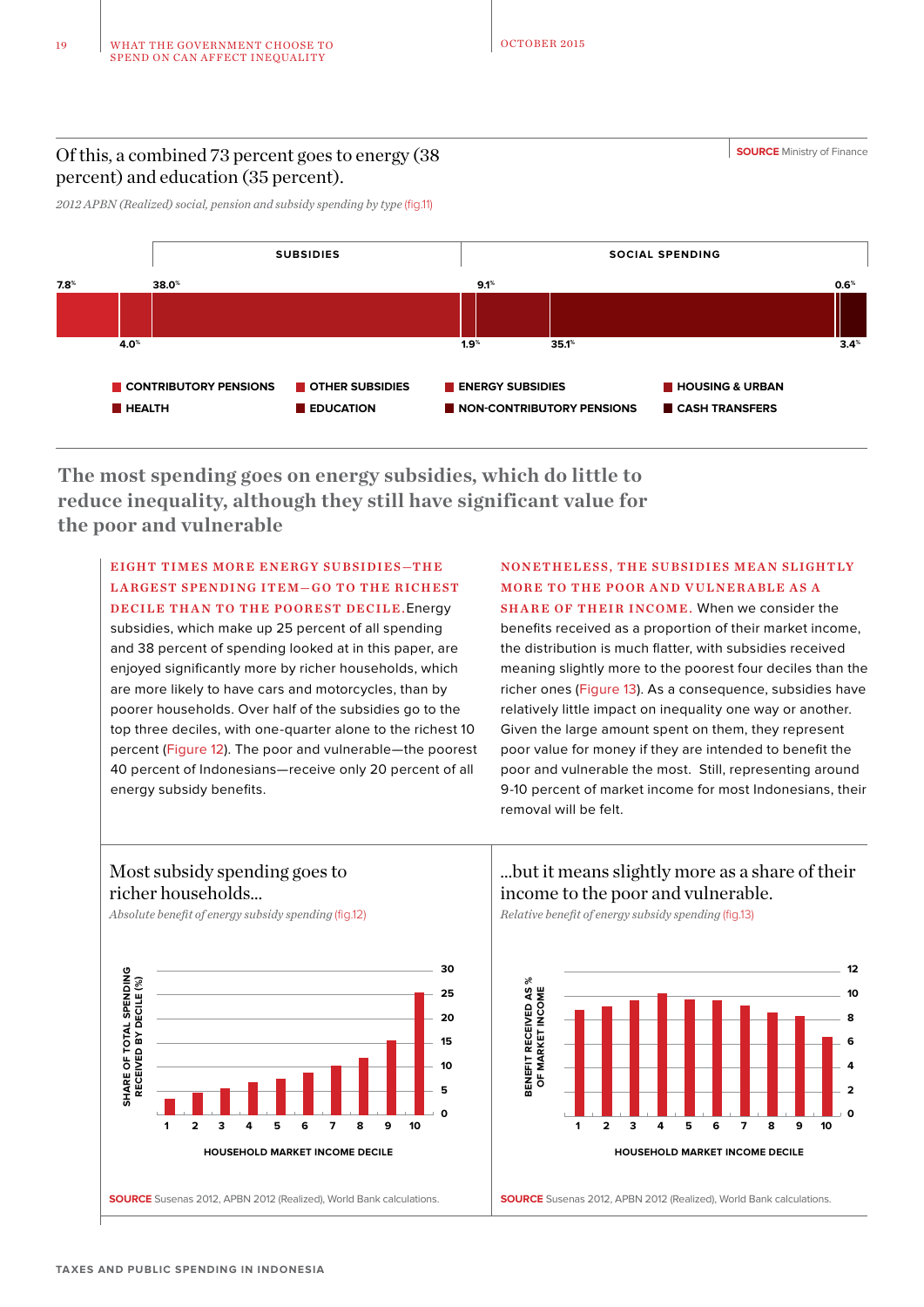**Education benefits are significantly more for poorer households as a share of income, and are significantly inequality-reducing, although not as much as in other countries**

#### RICHER HOUSEHOLDS RECEIVE SIMILAR LEVELS OF EDUCATION SPENDING AS POORER HOUSEHOLDS, BUT BECAUSE OF OUT-OF-POCKET EXPENSES, THEY PAY MORE INTO THE SYSTEM .

When considered in absolute terms, richer households benefit slightly more from education spending than poorer households (Figure 14). Despite having fewer children who are more likely to be enrolled in private schools<sup>11</sup>, their children are also more likely to be enrolled at the more expensive secondary and tertiary levels. However, when we include out-of-pocket expenses such as school fees, the net benefit of education spending is slightly higher for poorer households (Figure 14).

#### HOWEVER, BECAUSE OF THEIR MUCH LOWER INCOMES, THE BENEFITS ARE WORTH FAR MORE TO POORER HOUSEHOLDS, MA KING EDUCATION SPENDING INEQUALITY-REDUCING IN INDONESIA. When we

consider the education benefits as a share of market income, it is nearly 20 percent for the poorest decile compared with only 2 percent for the richest decile (Figure 15). A similar pattern holds after accounting for out-of-pocket costs. As a consequence, education spending is inequality-reducing in Indonesia.

Most households receive similar education benefits, but because richer households pay more out-of-pocket, poorer households receive a much greater net benefit than richer households…

*Absolute benefit of education spending and burden of* 

*out-of-pocket expenses* (fig.14)

#### …but relative to household income, education spending benefits poorer households much more than richer ones.

*Relative benefit of education spending and burden of out-of-pocket expenses* (fig.15)





#### NONETHELESS, EDUCATION SPENDING BENEFITS POORER HOUSEHOLDS AND REDUCES INEQUALITY BY MUCH LESS IN INDONESIA THAN IN OTHER COUNTRIES. When we compare who benefits from education spending in Indonesia with other countries studied, poorer households, especially those in the poorest decile, benefit much more as a percentage of their market income in other countries. This likely reflects a greater focus on primary education spending in these countries.

**<sup>11</sup>** Although private schools also receive some public subsidies, which are captured in this analysis.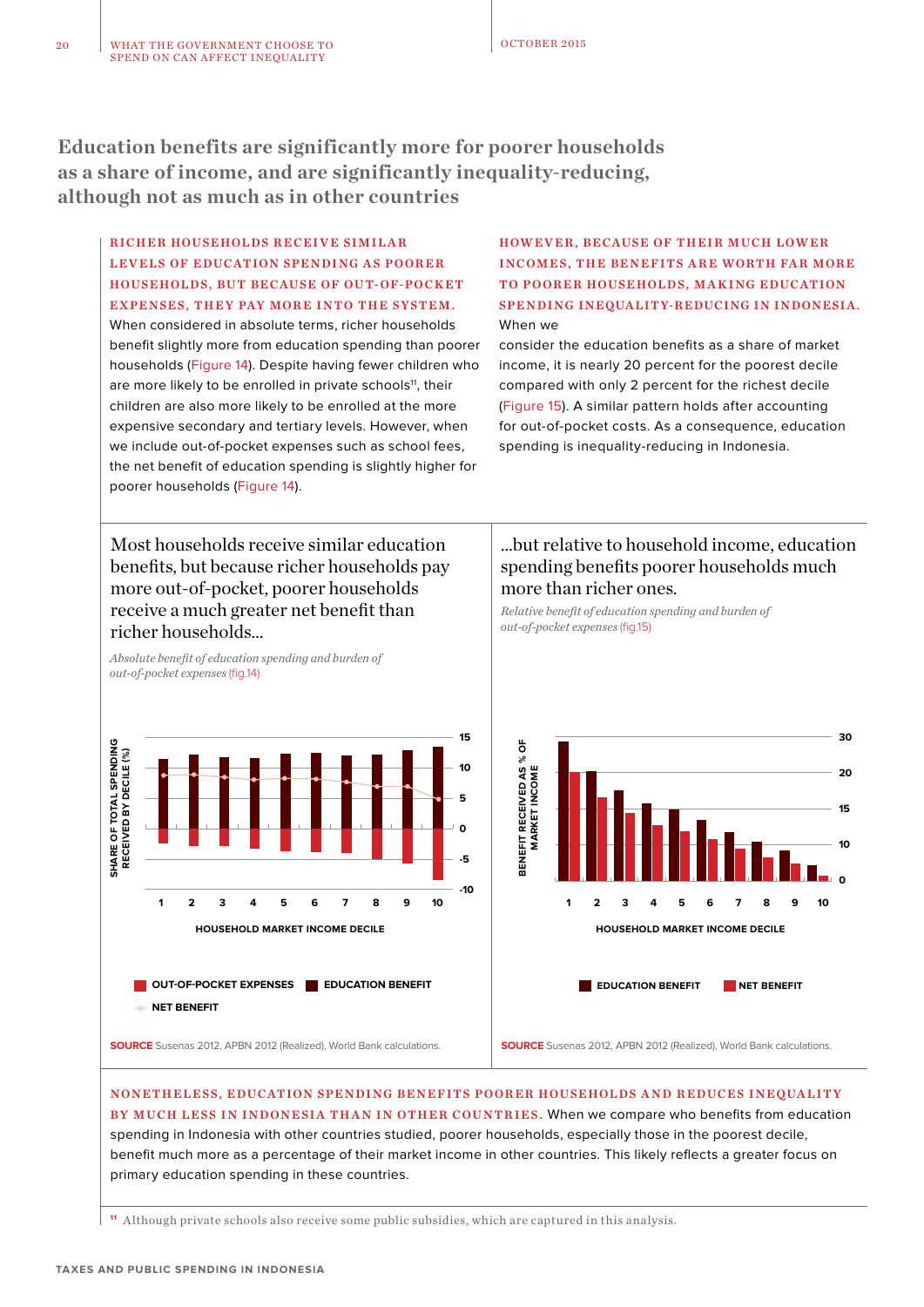Education spending reduces inequality considerably more in other countries.

*Relative benefit of education spending* (fig.16)

**SOURCE** For Latin America see: Lustig and Pessino 2014; Paz, et al. 2014; Higgins and Pereira 2014; Scott 2014; Jaramillo 2014; Bucheli, et al. 2014; Lustig, et al. 2014. For Armenia and Sri Lanka, results are preliminary by Younger, et al. (2014) and Arunatilake, et al. (2014).



**More health spending goes to richer households, but it means more to the poor. However, other countries spend more overall and direct it more effectively to the poor**

MOST INDONESIANS RECEIVE THE SAME NET HEALTH BENEFITS IN SPENDING TERMS, BUT THE RICHEST HOUSEHOLDS PAY MORE INTO THE SYSTEM THAN THEY RECEIVE. The share of total health spending increases from poorer to richer households (Figure 17). However, out-of-pocket expenses also increase with income, meaning that the net benefit is relatively similar for all but the richest decile. The richest 10 percent of Indonesian households, however, pay more in expenses than they receive in benefits, so they are net payers into the public health system.

#### THE RELATIVE HEALTH BENEFIT IS INEQUALITY-REDUCING, BUT THE LOW SPENDING LEVELS MEAN THAT IT HAS RELATIVELY LITTLE IMPACT.

The net health benefits relative to market income mean around four times more to the poorest decile than to the richest decile, which actually pays a small amount into the system after out-of-pocket expenses are considered (Figure 18). However, even for the poorest decile, the value of the net health benefit is less than 4 percent of their market income. As a consequence, while health spending is inequality-reducing, the low spending levels mean that it makes little real difference.

Health benefits mean most to the poor, but even for those with the lowest income, they are worth less than 4 percent of their income,

#### Most Indonesians receive the same net health benefits, but the richest households pay more into the system than they receive.

*Absolute benefit of health spending and burden of* **so matter little.**<br> *out-of-pocket expenses* (fig.17)



*out-of-pocket expenses* (fig.17) *Relative benefit of health spending and burden of out-ofpocket expenses* (fig.18)

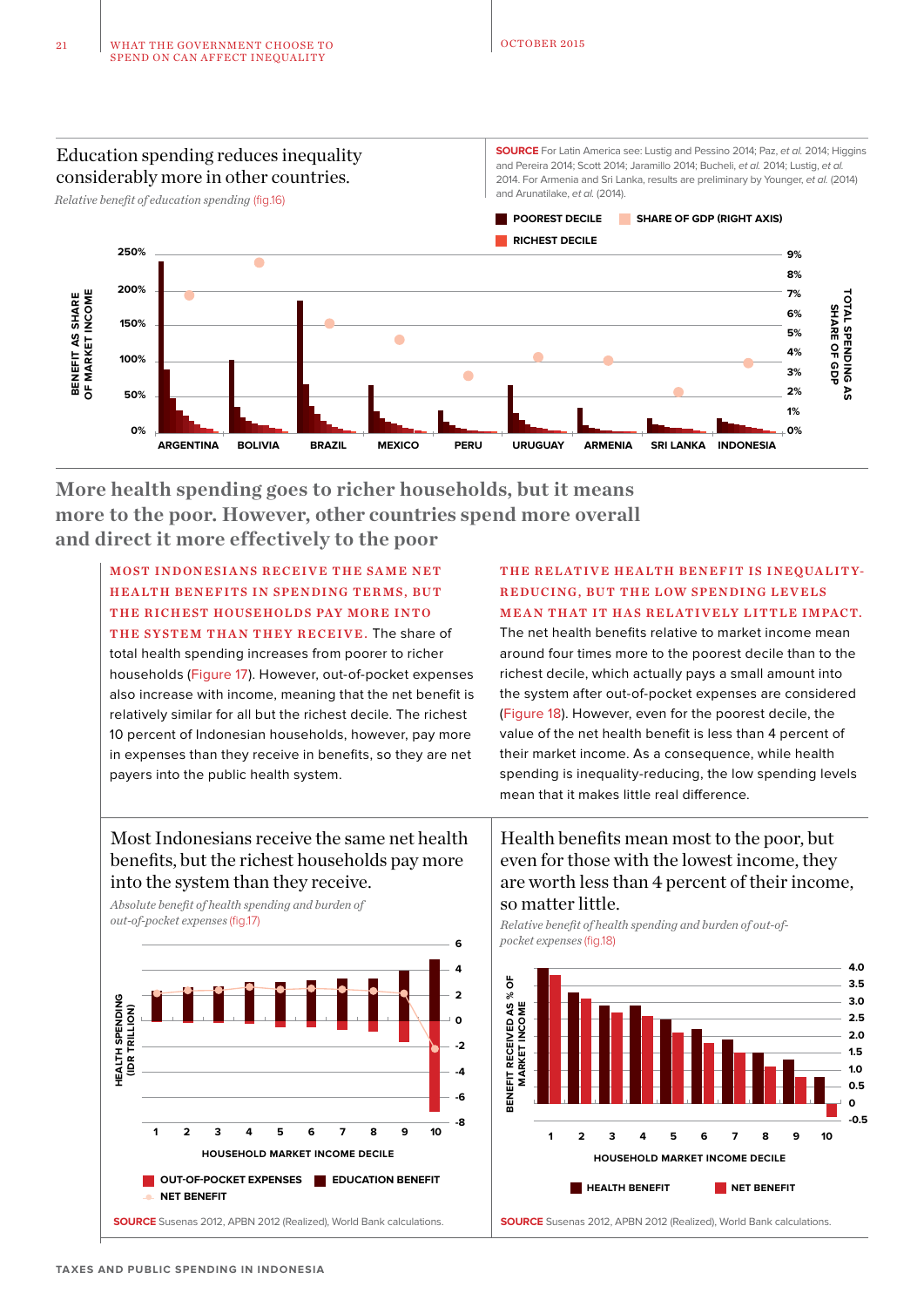#### HEALTH SPENDING REDUCES INEQUALITY MORE IN OTHER COUNTRIES, BECAUSE IT IS MORE PRO-POOR AND BECAUSE HIGHER OVERALL SPENDING LEVELS MEAN THAT IT IS BIG ENOUGH TO HAVE AN IMPACT. Indonesia not

only spends the least on health of the countries studied<sup>12</sup>, but health spending also benefits the poor more in other countries (Figure 19). As a consequence, health spending is more inequality-reducing in most of these other countries than it is in Indonesia. Moreover, greater spending on health in general would benefit Indonesia as a whole, with the persistently high stunting rate and growing incidence of non-communicable diseases, as well as the poor and vulnerable, who are more likely to use public health services than the middle class, who tend to use private health services (World Bank 2015c).

#### Health spending reduces inequality considerably more in other countries, because it is more pro-poor and because higher overall spending levels mean it is big enough to make an impact.

**SOURCE** For Latin America see: Lustig and Pessino 2014; Paz, et al. 2014; Higgins and Pereira 2014; Scott 2014; Jaramillo 2014; Bucheli, et al. 2014; Lustig, et al. 2014. For Armenia and Sri Lanka, results are preliminary by Younger, et al. (2014) and Arunatilake, et al. (2014).



*Relative benefit of health spending* (fig.19)



**Social assistance is strongly pro-poor, but has little impact on equality because too little is spent in general, and on the most effective programs in particular**

SOCIAL ASSISTANCE SPENDING IN INDONESIA IS EASILY THE MOST PRO-POOR SPENDING OF ALL, WITH NEARLY 60 PERCENT GOING TO THE POOR AND VULNERABLE AND LITTLE TO THE RICH. Indonesia has a number of social assistance programs targeting the poor and vulnerable, including Jamkesmas (health insurance for the poor, now part of the national health insurance scheme Jaminan Kesehatan Nasional, or JKN), Raskin (subsidized rice for the poor)<sup>13</sup>, BSM (Bantuan Siswa Miskin, financial assistance for poor students, now Kartu Indonesia Pintar) and PKH (Program Keluarga Harapan, a conditional cash transfer). Much of this spending does go to the poor, with the poorest four deciles receiving 56 percent of all benefits, the middle three deciles 30 percent, and the richest three deciles only 14 percent (Figure 20).14

THESE CASH TRANSFERS MEAN EVEN MORE TO POORER HOUSEHOLDS RELATIVE TO THEIR INCOMES, BUT THE AVERAGE BENEFIT LEVEL IS LOW AND THE MOST PRO-POOR PROGRAM. PKH, IS THE SMALLEST. When considered relative to household incomes, the targeted cash transfer programs are even more pro-poor and therefore inequalityreducing (Figure 21). However, they have little impact on inequality because the total spending is the lowest of all the spending analyzed here—when combined the transfers average only 4 percent of the poorest decile's income—and because the most pro-poor program, PKH (see Figure 25 and later discussion), has the smallest budget (IDR 2 trillion compared with IDR 11.5 trillion for Raskin and BSM).

**<sup>13</sup>**Heavily subsidized, Raskin is considered a near-cash transfer, as households pay relatively little for staple. **<sup>14</sup>**This excludes Jamkesmas, which does not provide a cash transfer (or near-cash in the case of Raskin).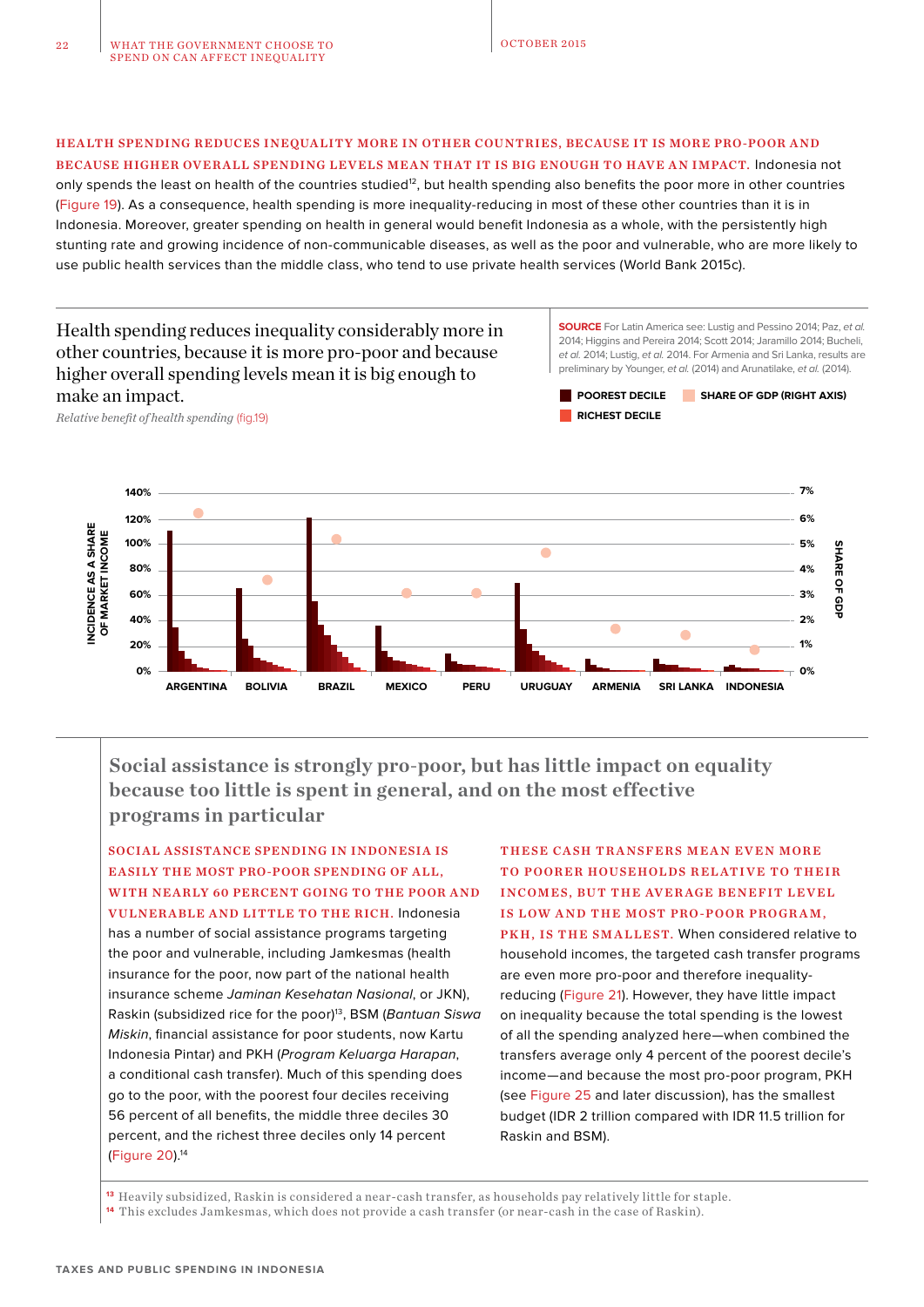#### The poor and vulnerable receive the majority of cash transfers, making them the most pro-poor of all spending…

*Absolute benefit of cash transfer spending* (fig.20)



**SOURCE** Susenas 2012, APBN 2012 (Realized), World Bank calculations. **NOTE** Includes PKH, Raskin and BSM.

#### …although the benefits are small relative to household income and the most inequalityreducing program (PKH) receives the least funding.

*Relative benefit of cash transfer spending* (fig.21)



#### AS WITH HEALTH AND EDUCATION, OTHER COUNTRIES ACHIEVE FAR MORE INEQUALITY REDUCTION THROUGH CASH TRANSFERS THROUGH MUCH GREATER SCALE AND EVEN MORE PRO-POOR TARGETING.

Indonesia's spending on conditional cash transfers (PKH in Indonesia), which is less than 0.1 percent of GDP, is far lower than in the other countries studied, and the value of the average transfer to the poor relative to their income is far less.

#### Conditional cash transfer spending reduces inequality significantly in a number other countries, by reaching the poor better and providing a larger benefit.

*Relative benefit of flagship conditional cash transfer spending* (fig.22)

**SOURCE** For Latin America see: Lustig and Pessino 2014; Paz, et al. 2014; Higgins and Pereira 2014; Scott 2014; Jaramillo 2014; Bucheli, et al. 2014; Lustig, et al. 2014. For Armenia and Sri Lanka, results are preliminary by Younger, et al. (2014) and Arunatilake, et al. (2014).



**80% 4.0%** ۵ **70% 3.5% 60% 3.0% INCIDENCE AS A<br>SHARE OF MARKET<br>INCOME 50% SHARE SHARE OF GDP 2.5% 40% 2.0%**  $\bullet$  $\frac{1}{2}$ **30% 1.5%** ę **20% 1.0%**  $\bullet$ **10% 0.5% 0% 0.0% ARGENTINA BOLIVIA BRAZIL MEXICO PERU URUGUAY ARMENIA SRI LANKA INDONESIA**

**Public spending in Indonesia achieves relatively little decrease in inequality because least is spent on those programs that are the most effective**

#### NO SINGLE TYPE OF SPENDING ACHIEVES SIGNIFICANT REDUCTIONS IN INEQUALITY, BUT THE LARGEST IMPACT COMES FROM EDUCATION

SPENDING. Total education spending, which is the second-largest spending item after subsidies, reduces the Gini by 1.9 points when moving from market income to final income. This means that it has the largest impact, but this is still relatively small (Figure 23). Taken together, direct transfers, health spending and subsidies reduce the Gini by less than 1 point.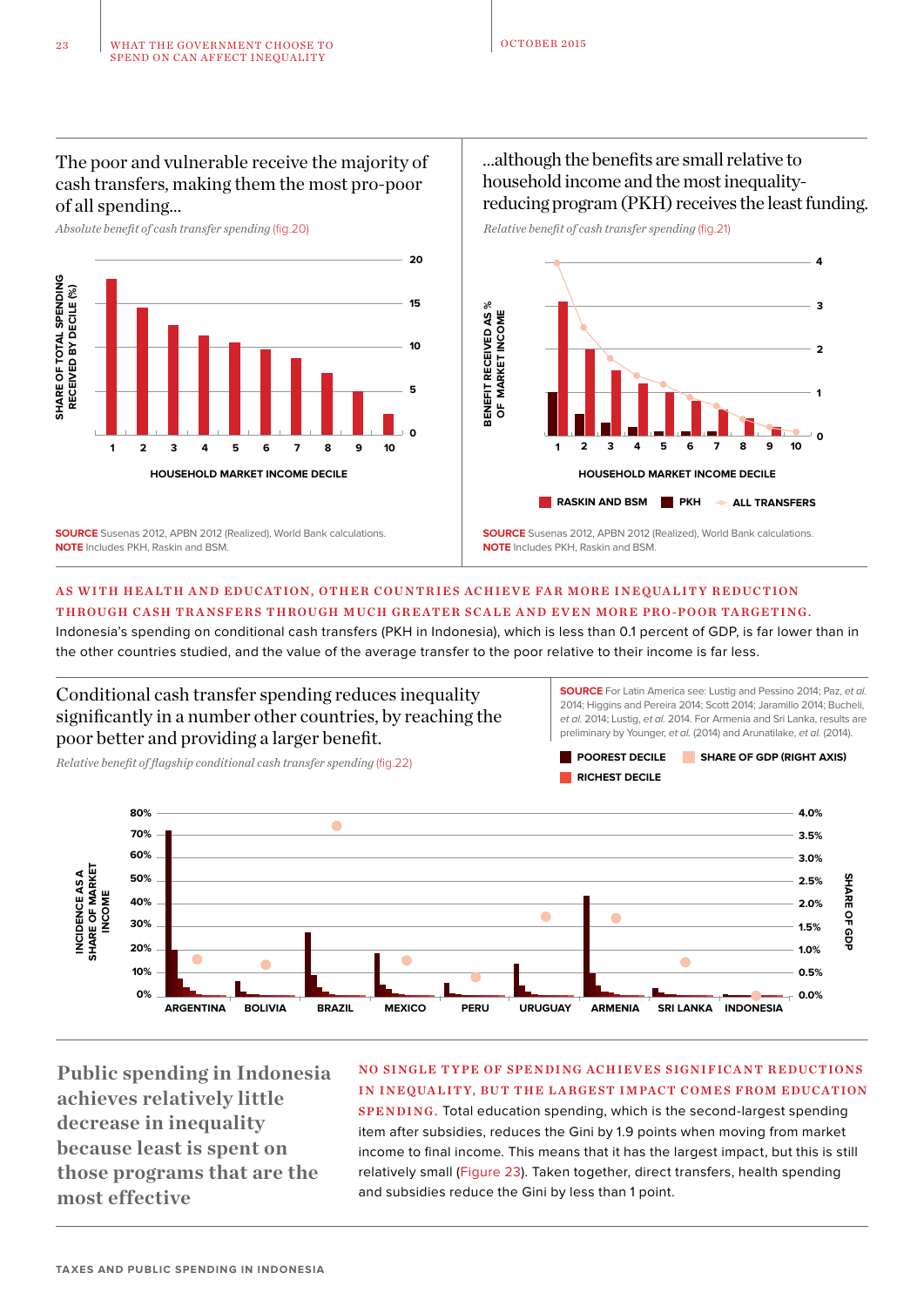#### WE CAN CALCULATE THE AMOUNT OF INEQUALITY REDUCED FOR EVERY RUPIAH SPENT: THIS MEASURES WHICH PROGRAMS ARE THE MOST COST-EFFECTIVE AT REDUCING INEQUALITY.

A big program might reduce inequality more than smaller one but spend more to do it. To know which program is the most cost-effective at reducing inequality, which one receives the most "bang-for-the-buck", we need to adjust for the program budget. To do this, we calculate how much inequality is reduced, and divide it by how much is spent on the program to achieve this.

#### HOWEVER, THE MOST COST-EFFECTIVE INEQUALITY REDUCING PROGRAMS-DIRECT TRANSFERS-HAVE THE LEAST SPENT ON THEM, WHILE ENERGY SUBSIDIES ARE VERY COSTLY AND HAVE LITTLE EFFECT. Direct transfers, such as PKH, Raskin and BSM, are highly effective at reducing inequality for each rupiah spent. However, at 0.33 percent of GDP, very little is spent on them. Education is two-thirds as effective as direct transfers and, because larger sums are spent on it (2.6 percent of GDP), it has the largest overall effect<sup>15</sup>. Health is only one-third as effective in reducing inequality as direct transfers, and

also receives relatively little spending (0.9 percent of GDP)16, so has little overall impact on inequality. Finally, while 3.7 percent of GDP is spent on energy subsidies, they reduce inequality the least in overall terms, meaning they have near zero cost-effectiveness.

#### EVEN WITHIN DIRECT TRANSFERS, LEAST IS SPENT ON THE MOST EFFECTIVE PROGRAM.

PKH.Every rupiah spent on PKH reduces inequality by 2.5 times more than every rupiah spent on Raskin, yet Raskin's budget is more than 10 times higher (Figure 25). Four times more is spent on BSM than PKH, and because of bad targeting<sup>17</sup>, BSM is even less effective than Raskin; PKH is over eight times more effective than Raskin at reducing inequality. In education, on the other hand, the most is spent on primary and junior secondary schools, which have the greatest inequality-reducing effect (as poorer households tend to have more children to benefit from this spending than richer households), whereas tertiary spending increases inequality, as very few poorer children make it to university (Figure 26).

#### Education spending reduces inequality the most, but no type of spending has a significant impact…

*Reduction in Gini coefficient between market and final income* (fig.23)



**SOURCE** Susenas 2012, APBN 2012 (Realized), World Bank calculations.

#### …because the most cost-effective inequality reducing programs are the smallest.

*Cost-effectiveness and total benefits distributed by spending type*  (fig.24)



**SOURCE** Susenas 2012, APBN 2012 (Realized), World Bank calculations. **NOTE** Effectiveness is the change in Gini from market income to final income divided by the spending as a percentage of GDP.

**<sup>15</sup>**However, the education received by students may not be perceived as being as valuable as the spending levels. If a teacher is absent, the incidence approach treats the spending on his/her salary as a benefit to the student, although there is none in reality. **<sup>16</sup>**Although this is being increased significantly in the 2016 budget.

**<sup>17</sup>**Historically BSM was targeted by school committees and many scholarships went to non-poor children. However, since 2012, BSM (now KIP) has been targeted with the new Unified Database (UDB) of the poor and vulnerable, implemented by TNP2K (the National Team for the Acceleration of Poverty Reduction), and targeting outcomes for BSM have improved significantly.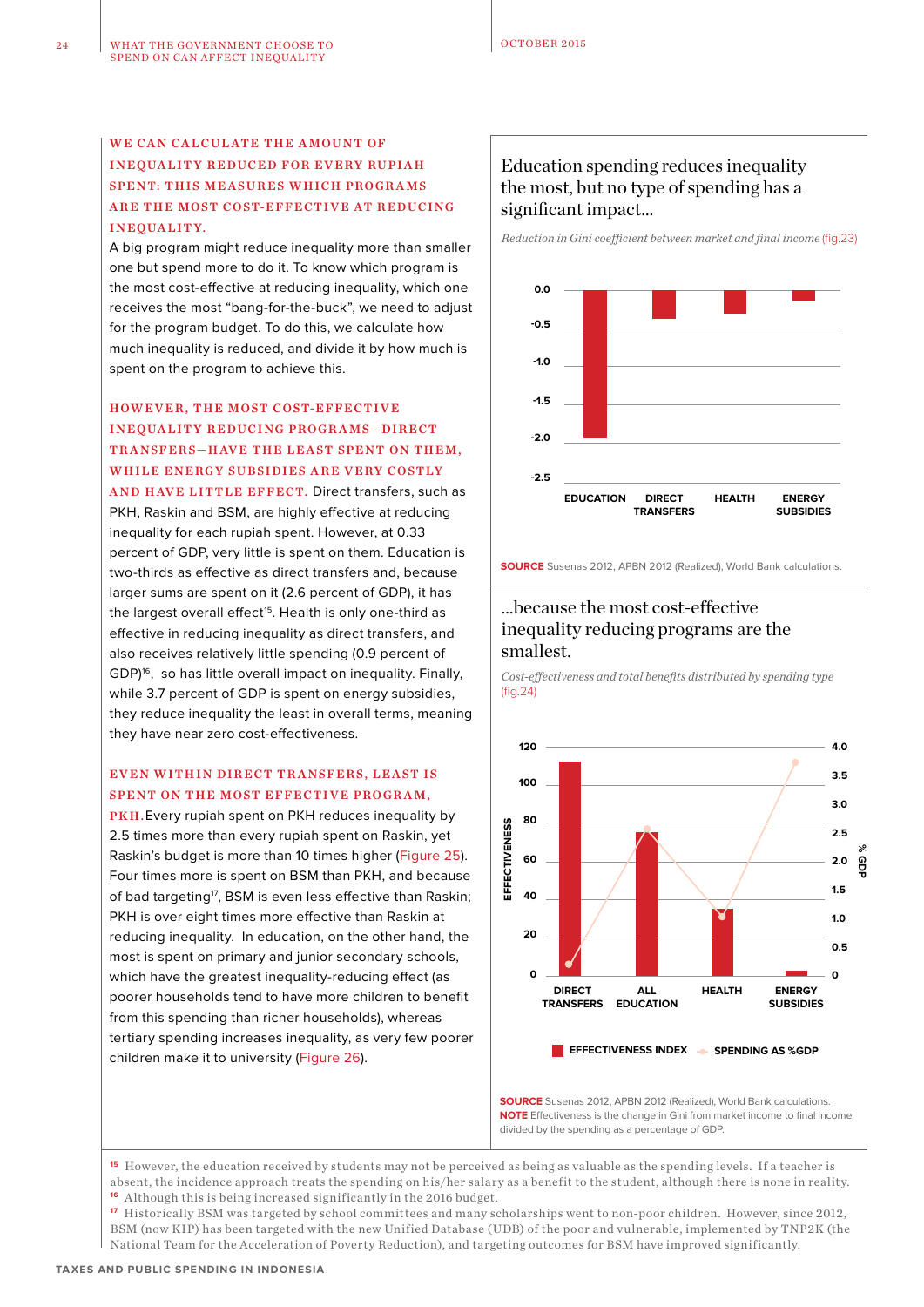

#### …because the most cost-effective inequalityreducing programs are the smallest.

*Cost-effectiveness and total benefits distributed by spending type*  (fig.26)



**SOURCE** Susenas 2012, APBN 2012 (Realized), World Bank calculations. **NOTE** Effectiveness is the change in Gini from market income to final income divided by the spending as a percentage of GDP.

*Cost-effectiveness and total benefits distributed by spending type*  (fig.25)

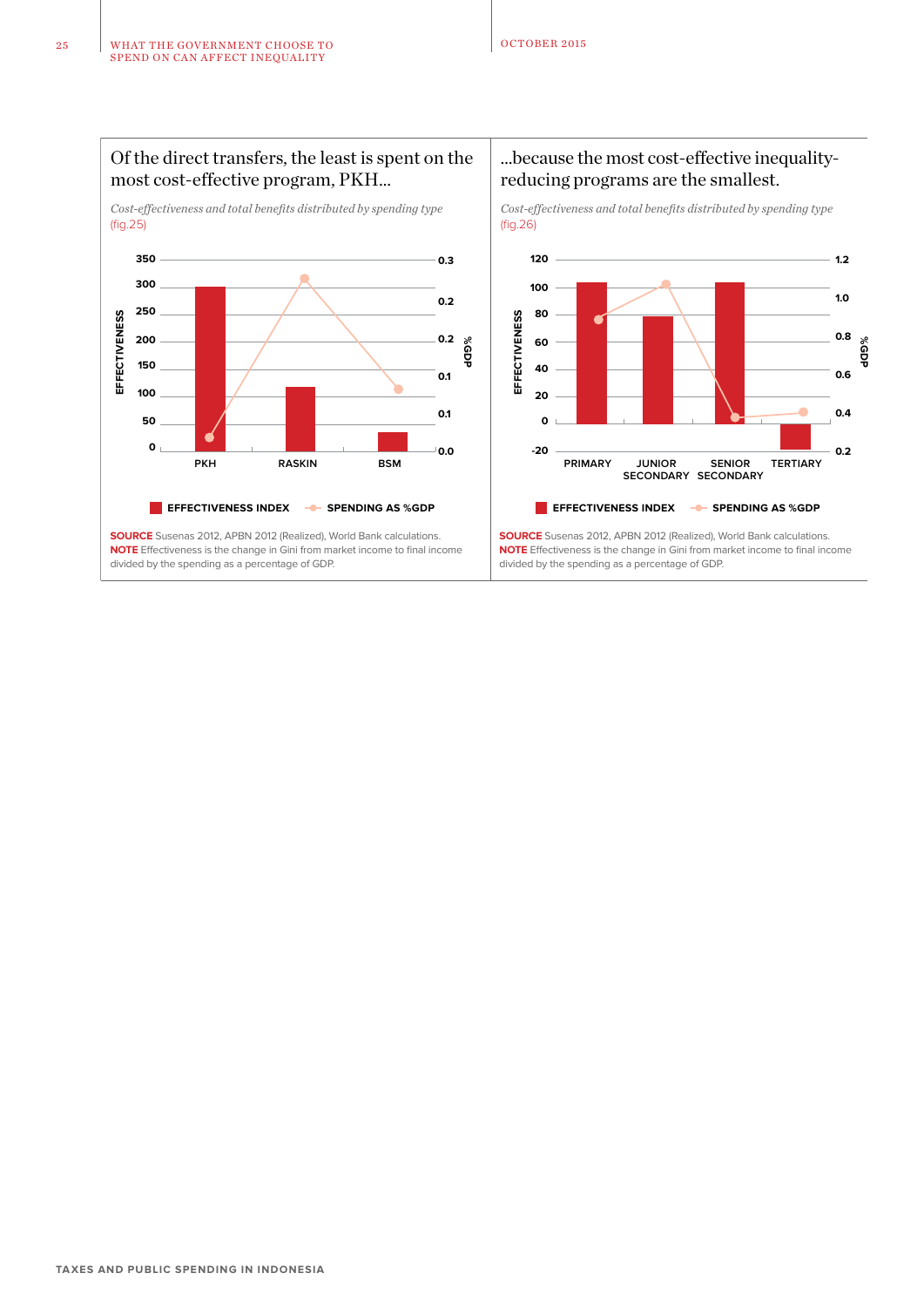**4.**

## CAN AFFECT INEQUALITY **HOW THE NMENT**<br>ES TO **CHOOSE RAISE MONEY**

#### While the greatest impact on inequality is likely to come through how the Government chooses to spend money, how it raises money matters too

SPENDING CHOICES ARE MORE LIKELY TO REDUCE INEQUALITY THAN TAXES. Although personal income taxes help to reduce inequality in a number of countries, a greater impact comes from direct cash transfers, and from net education and health spending most of all (Figure 27). Only in Mexico does the inequality reduction

from personal income taxes exceed that of cash transfers, and even then it is much less than that from health and education. The net effect of indirect subsidies and indirect taxes can increase or decrease inequality, but usually has relatively little combined effect.

#### Taxes can reduce inequality, but not usually as much as spending on education, health and direct cash transfers.

*Change in Gini from different fiscal policies* (fig.27)



**SOURCE** For Latin America see: Lustig and Pessino 2014; Paz, et al. 2014; Higgins and Pereira 2014; Scott 2014; Jaramillo 2014; Bucheli, et al. 2014; Lustig, et al. 2014. For Armenia and Sri Lanka, results are preliminary by Younger, et al. (2014) and Arunatilake, et al. (2014). NOTE Only direct transfer effect is available for Argentina. Indonesia excludes personal income tax effect, although this is likely to be small.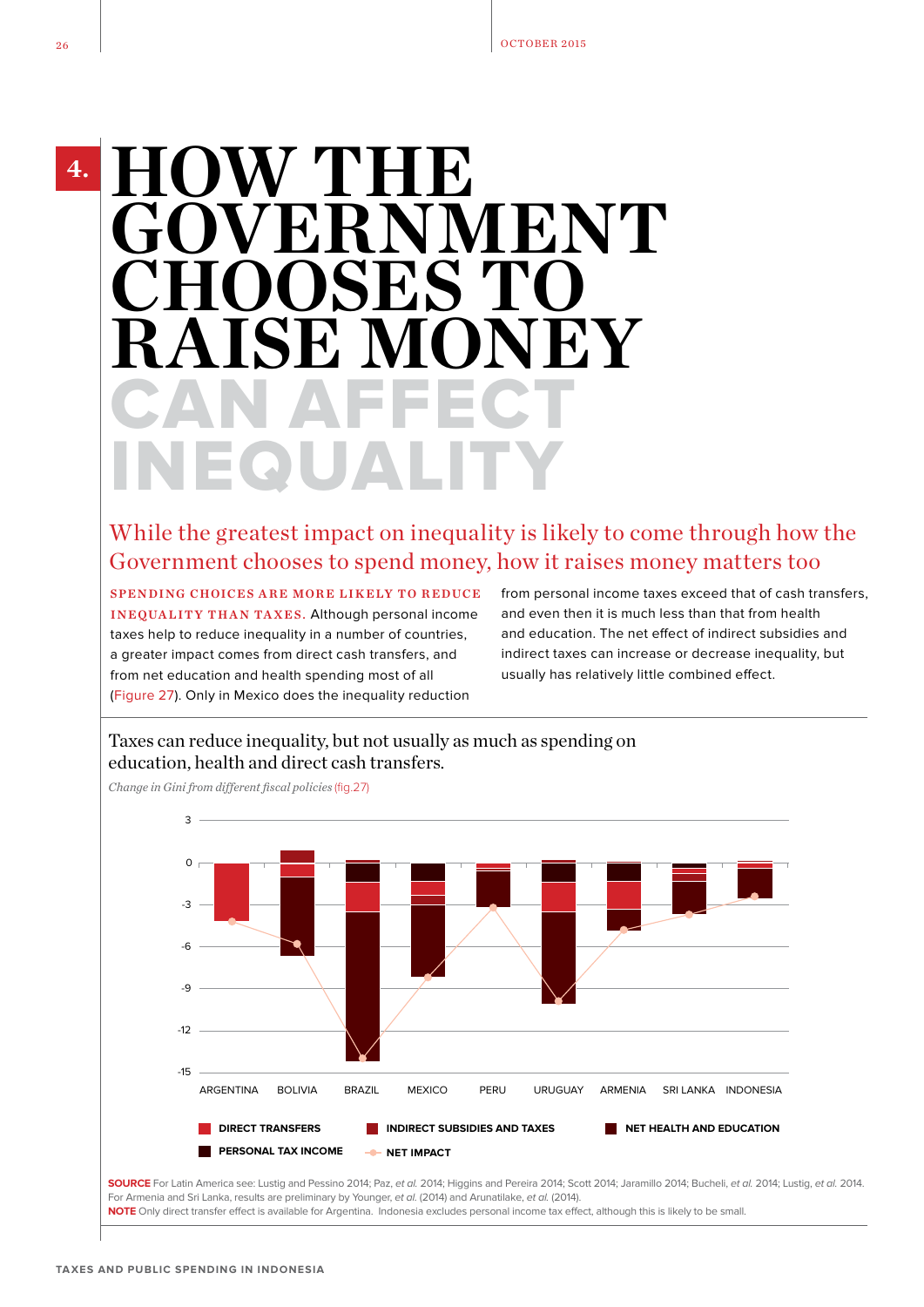#### HOWEVER, WHILE FISCAL POLICY AND PUBLIC SPENDING CAN BE USED TO ADDRESS INEQUALITY. IT MUST BE DONE IN A SUSTAINABLE FASHION.

Many Latin American countries have significantly reduced inequality through fiscal policies.Progressive taxing and spending that primarily benefit the poor and vulnerable are important tools for tackling inequality. However, they must be used in sustainable ways. When too much is spent on redistribution and other social spending, relative to revenues, the fiscal framework can become unsustainable. In Brazil, for example, cash transfers now represent 4 percent of GDP. In addition, when social transfers are too large, it can create a disincentive to work (cash transfers are worth 70 percent of market income to the poorest decile in Argentina (Lustig and Pessino 2014)).

HOW PUBLIC REVENUE IS RAISED WILL ALSO

AFFECT INEQUALITY. Three-quarters of Indonesia's public revenues come from taxes (Table 2). Different taxes can be used to collect revenue. The amounts of revenue

that can be raised, and the ease of implementation, differ. At the same time, different taxes and excises are borne by different types of household. The main taxes we examine for Indonesia are value-added tax (VAT) and the tobacco excise, which together make up nearly half of all tax revenue (Figure 28).

#### We look at tax revenues, which make up three-quarters of all revenues.

2012 APBN (Realized) revenue (tab.2)

| <b>APBN 2012</b><br>(Realized) | <b>IDR</b><br>trillion | $\%$<br><b>GDP</b> | %<br><b>Revenue</b> |
|--------------------------------|------------------------|--------------------|---------------------|
| 1. Tax revenues                | 981                    | 11.9               | 73.3                |
| 2. Non-tax revenues            | 352                    | 4.3                | 26.3                |
| 3. Grants                      | 6                      | 0.1                | 0.5                 |
| <b>Total revenue</b>           | 1.338                  | 16.2               | 100                 |

VAT is the most important tax, followed by personal income tax and excises. Corporate income tax is excluded from the analysis.

**SOURCE** Ministry of Finance

*2012 tax revenue by type* (fig.28)



**Indirect taxes in Indonesia do not have much impact on inequality. Closing VAT exemptions on basic staples would increase revenue but also inequality; increases in tobacco excise would be more effective**

#### VALUE-ADDED TAX AND THE TOBACCO EXCISE ARE IMPORTANT SOURCES OF REVENUE IN

INDONESIA THAT NEITHER INCREASE NOR DECREASE INEQUALITY IN INDONESIA. Over one-third of Indonesia's tax revenue comes from direct taxes, mainly VAT. VAT is almost completely neutral, with richer households paying about the same percentage of their market income in VAT as poorer households (Figure 29). The tobacco excise is slightly regressive but does not significantly affect inequality, reducing the Gini by only 0.4 points. Moreover, even if a tobacco tax is regressive, there is evidence that the poor save more in the long run from reduced health expenditures in the future, as well as being more likely to benefit from a reduction in premature lives than the rich (Savedoff and Alwang 2015).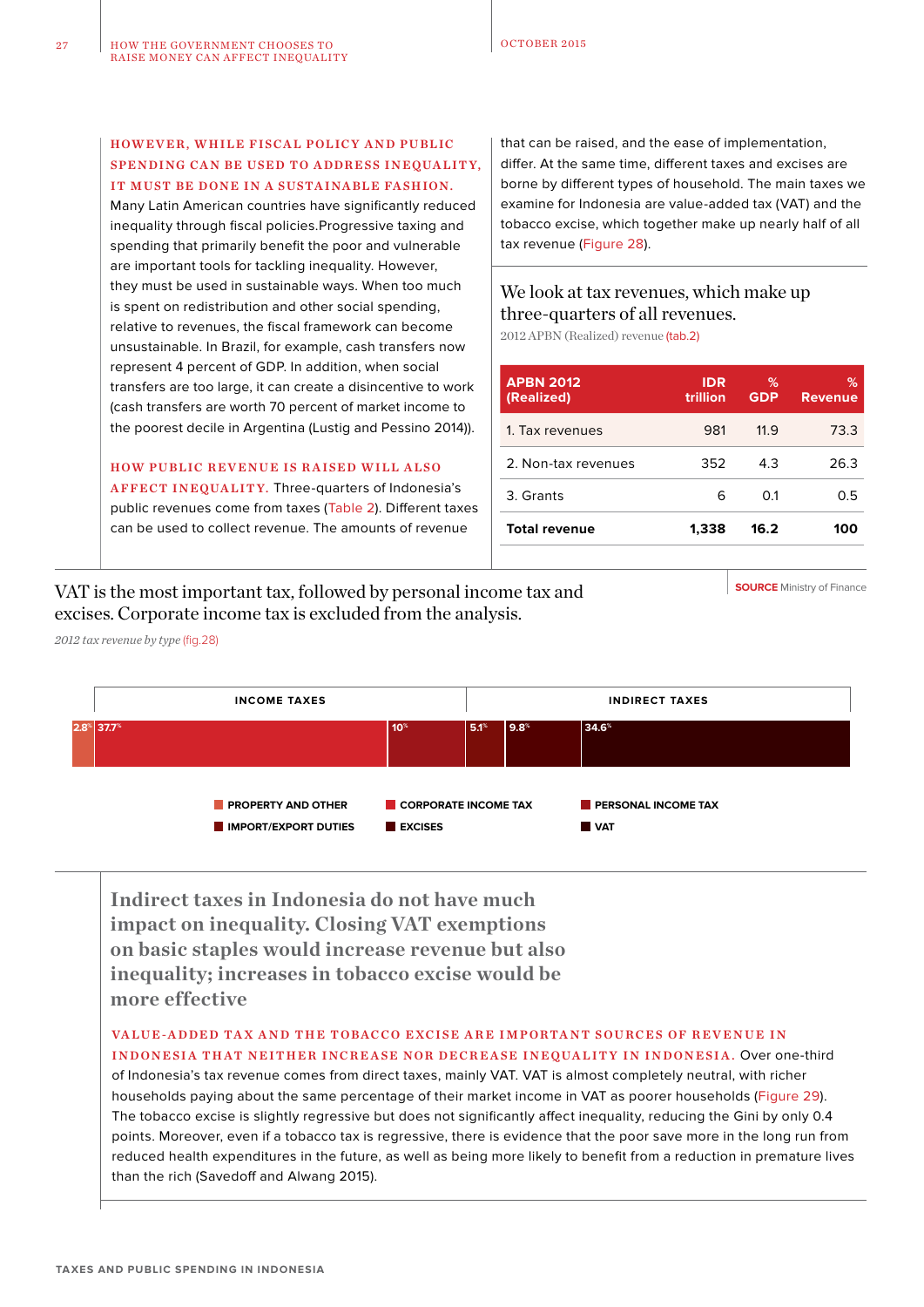**SOURCE** Susenas 2012, APBN 2012 (Realized), World Bank calculations

#### VAT is almost completely neutral, with poorer and richer households paying the same as a percentage of their market income. The richest households pay less in tobacco excises than the rest of the population, the effect on the Gini is very small. *Relative burden of VAT and tobacco excise* (fig.29)



#### IN SOME OTHER COUNTRIES, INDIRECT TAXES RAISE MORE MONEY, BUT ARE ALSO FELT MORE BY THE POOR.

As Figure 30 shows, indirect taxes are either neutral or favor the poor in Mexico, Peru, Sri Lanka and Indonesia, but are borne heavily by the poor in Bolivia, Brazil, Uruguay and Armenia. In the more neutral countries, indirect taxes bring in less revenue as a share of GDP, while in the regressive countries they bring in considerably more revenue. This is likely because the greater revenue with increases in inequality come through fewer or no exemptions on staple items, which are consumed frequently by poorer households.



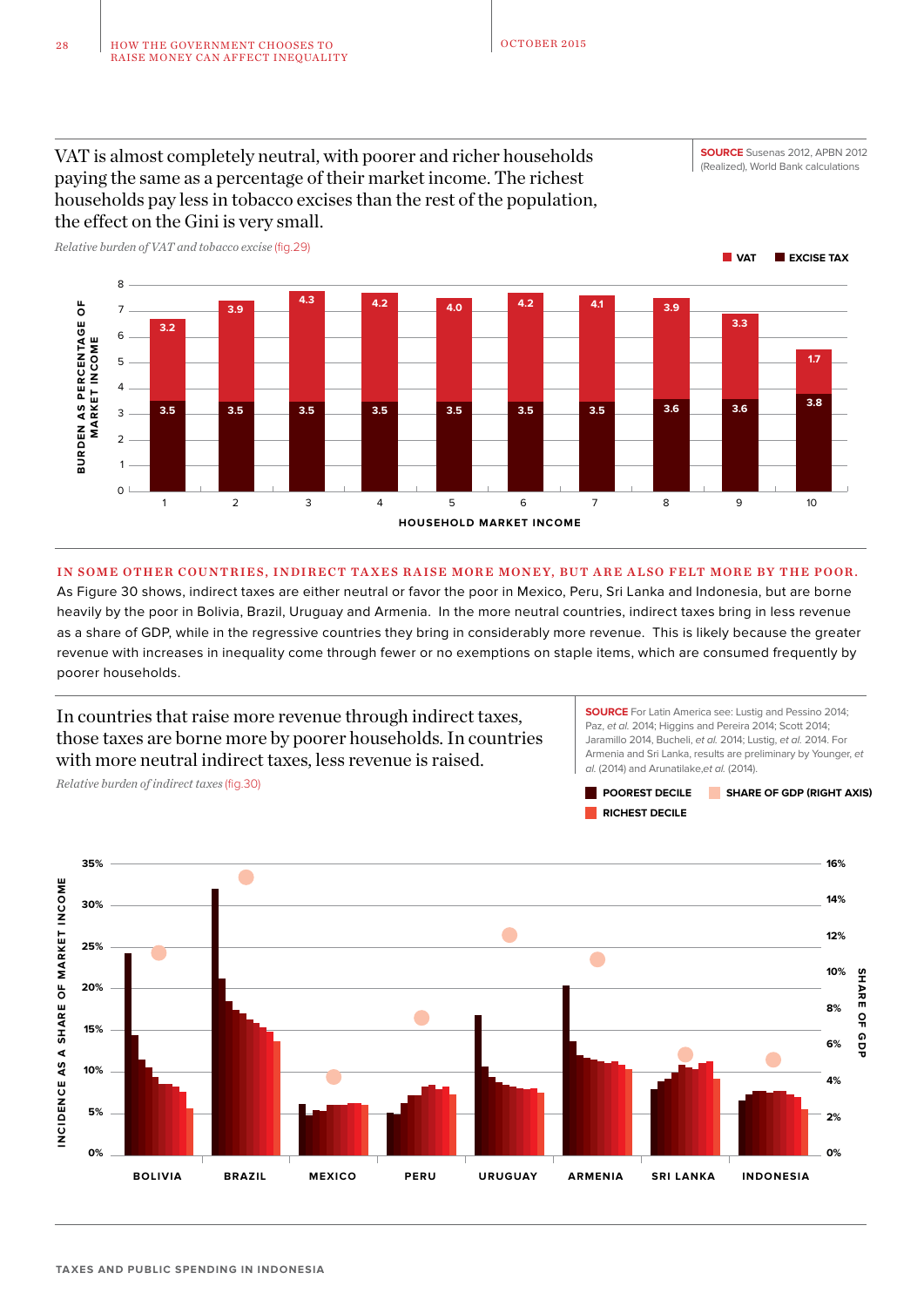**Revenue from personal income tax is low in Indonesia; increased compliance and a broader tax base would increase revenue and lower inequality**

#### A BROADER PERSONAL INCOME TAX CAN BOTH RAISE SIGNIFICANT REVENUE AND REDUCE INEQUALITY.

Personal income taxes make up only 10 percent of tax revenues in Indonesia, or around 1.9 percent of GDP. In other countries, they raise significantly more revenue and this is borne to a much greater degree by the rich, helping to reduce inequality (Figure 31) 18.

#### A number of other countries have used personal income taxes to both raise significant revenue and reduce inequality, with the richest households paying significantly more as a percentage of their market income.

*Relative burden of personal income taxes* (fig.31)



**SOURCE** For Latin America see: Lustig and Pessino 2014; Paz, et al. 2014; Higgins and Pereira 2014; Scott 2014; Jaramillo 2014, Bucheli, et al. 2014; Lustig, et al. 2014. For Armenia and Sri Lanka, results are preliminary by Younger, et al. (2014) and Arunatilake,et al. (2014).

**<sup>18</sup>** Indonesia's personal income taxes were not included in this study as they are not captured in the household survey, and many of the high income earners who would be among the few who do pay income tax are not in the survey data either.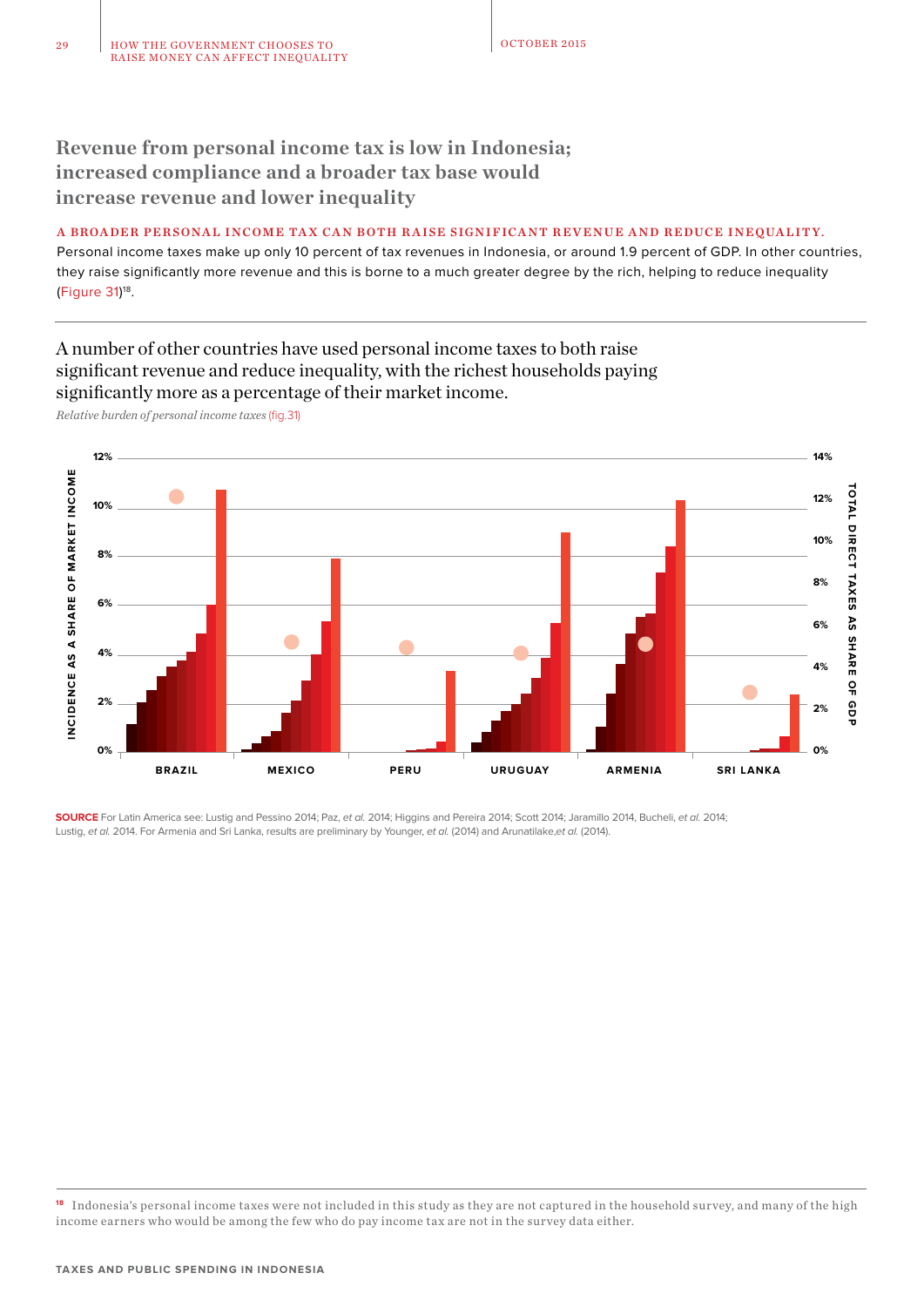## **5. CONCLUSION**

Excluding income taxes, all households are net beneficiaries of Indonesian taxes and spending. Poorer households enjoy net benefits as a greater percentage of market income, but in total they represent only a 25 percent increase in spending power.

RICHER HOUSEHOLDS RECEIVE MORE GOVERNMENT SPENDING BUT PAY MORE IN TA XES AND OUT-OF-POCKET EXPENSES, MEANING MOST HOUSEHOLDS RECEIVE ABOUT THE SAME NET SPENDING. The poorest 10 percent of households receive IDR 21 trillion of total transfer, subsidy and social spending, compared with IDR 59 trillion for the richest 10 percent (Figure 32). However, the poorest households pay only IDR 7 trillion in indirect taxes and outof-pocket health and education expenses, and the richest households pay IDR 49 trillion. The richer a household is, the more it receives in benefits but the more it pays in taxes and expenses. As a consequence, most households receive the same benefits from government spending after taxes, or around 9-11 percent of the total. Only the richest households receive slightly less, at 7 percent, and even then, they remain beneficiaries of net spending (although personal income taxes have not yet been factored in).

Most households receive the same benefits from government spending after taxes and expenses; richer households benefit more from spending, but pay more in taxes and expenses than poorer households.



*Absolute benefits and burdens of taxes and spending in Indonesia* (fig.32)

HOWEVER, GOVERNMENT SPENDING BENEFITS POORER HOUSEHOLDS MORE RELATIVE TO THEIR MARKET INCOME. NONETHELESS, THE NET BENEFIT TO THE POOREST HOUSEHOLDS IS ONLY 25 PERCENT OF THEIR INCOME. Although the benefit of net government spending (after taxes and expenses) is similar for all households, because poorer households have such low incomes it represents much more to them as a percentage of market income than it does for richer households (Figure 33). However, as we have discussed

earlier, subsidies benefit all households to a similar proportion of market income, and education is not as propoor as it is in other countries. With these representing the two largest spending items, and the spending that does benefit the poor the most, direct transfers, the least, then total benefit of net spending for the poorest 10 percent of households is worth only 25 percent of their market income. This is no doubt a welcome boost, but does not substantially change their welfare, and is too little to have a significant impact on poverty or inequality.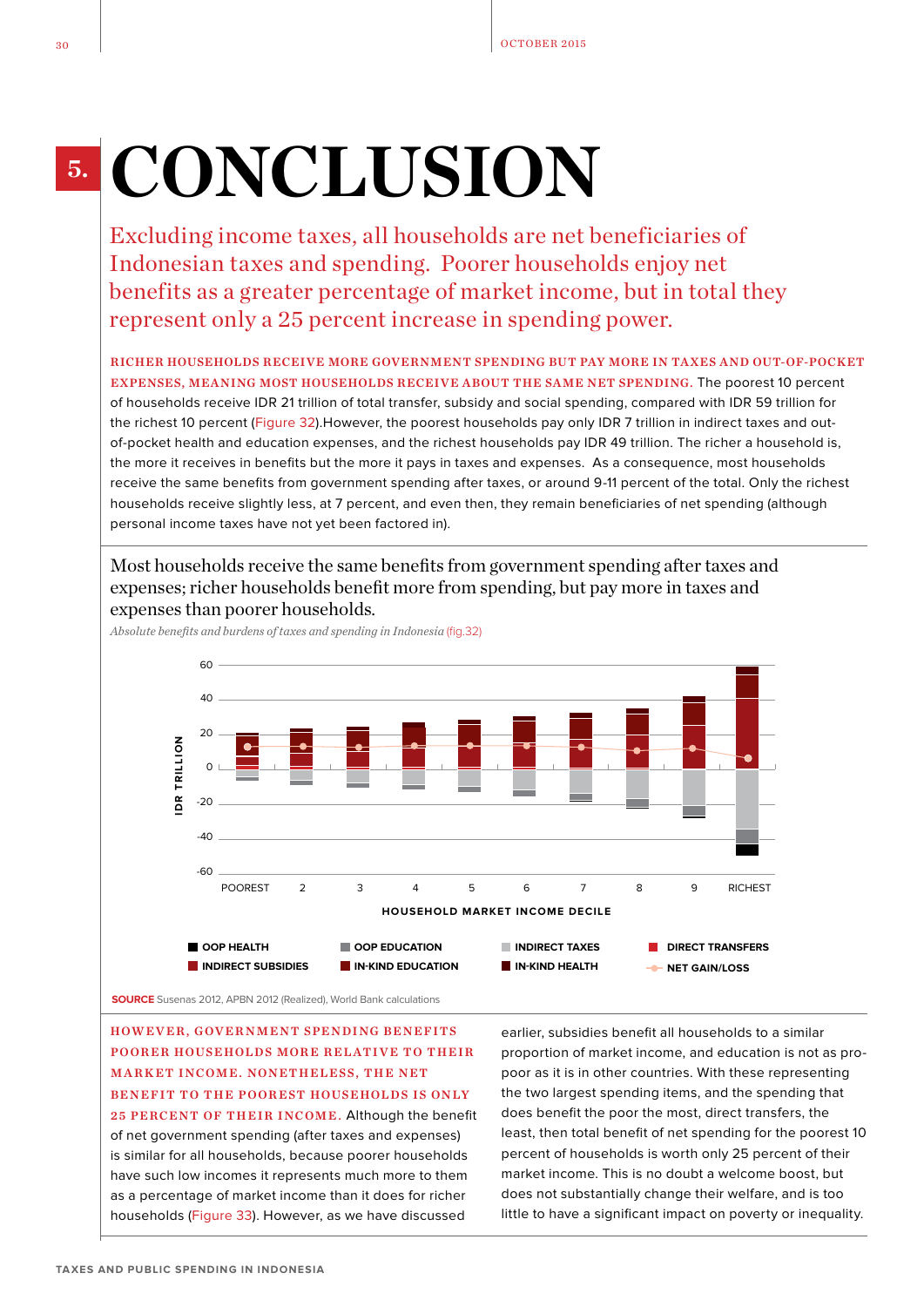#### Net government spending represents a greater share of their market income for poorer households than richer ones. However, even for the poorest 10 percent, it boosts incomes by only one-quarter.

**SOURCE** Susenas 2012, APBN 2012 (Realized), World Bank calculations

*Relative benefits and burdens of taxes and spending in Indonesia* (fig.33)



**The taxes and spending examined so far only result in a small reduction in inequality in Indonesia**

THIS PAPER CONSIDERS THE IMPACT OF VARIOUS GOVERNMENT TAXES AND SPENDING ON INEQUALITY.

On the revenue collection side, we have focused on VAT and excise taxes. On the expenditure side, we have analyzed the distribution of benefits from 57 percent of primary government spending with a focus on social spending, including direct cash transfers and health and education spending, and non-social fuel subsidy spending.

#### THE OVERALL RESULT IS THAT INDONESIA'S 2012-ERA FISCAL POLICY REDUCED INEQUALITY SLIGHTLY THROUGH A NEUTRAL INDIRECT TAX SYSTEM AND SLIGHTLY PROGRESSIVE SOCIAL

SPENDING. In other words, everyone in Indonesia contributes tax revenues (through their consumption activities) while the Government uses these resources (and others) to provide transfers and in-kind spending that raises incomes for the poorest individuals and households. However, there are very few representative individuals who pay more in taxes than they receive in transfers, meaning that the fiscal system provides a boost to income (on average) at all points along the income distribution. As a result of the fiscal system, the Gini coefficient was reduced by 2.5 points, only a modest reduction.

#### TAXES FROM HOUSEHOLDS ARE MAINLY RAISED THROUGH CONSUMPTION, RATHER THAN

DIRECTLY ON INCOME. These consumption taxes are neutral to slightly regressive. Personal income taxes are likely highly progressive but are a smaller component of government income and are not paid by most households in the survey data.

#### THE COMBINATION OF SOCIAL SPENDING AND ENERGY SUBSIDIES REDUCES INEQUALITY SLIGHTLY, AND MOSTLY THROUGH IN-KIND BENEFITS OF EDUCATION. Direct transfers are

the most cost-effective way of reaching the poor and vulnerable and reducing inequality, but relatively little is spent on them. Energy subsidies and education spending alone account for about 80 percent of all public spending examined here. Energy subsidies in 2012 were very slightly progressive and large enough in magnitude to roughly cancel out the indirect tax burdens created by Indonesia's VAT and excise tax regimes. As a consequence, the resulting "net subsidy" on consumption activity is neutral to slightly progressive. Direct transfers more effectively target the poor than in-kind transfers or subsidies. However, they are also quite small in size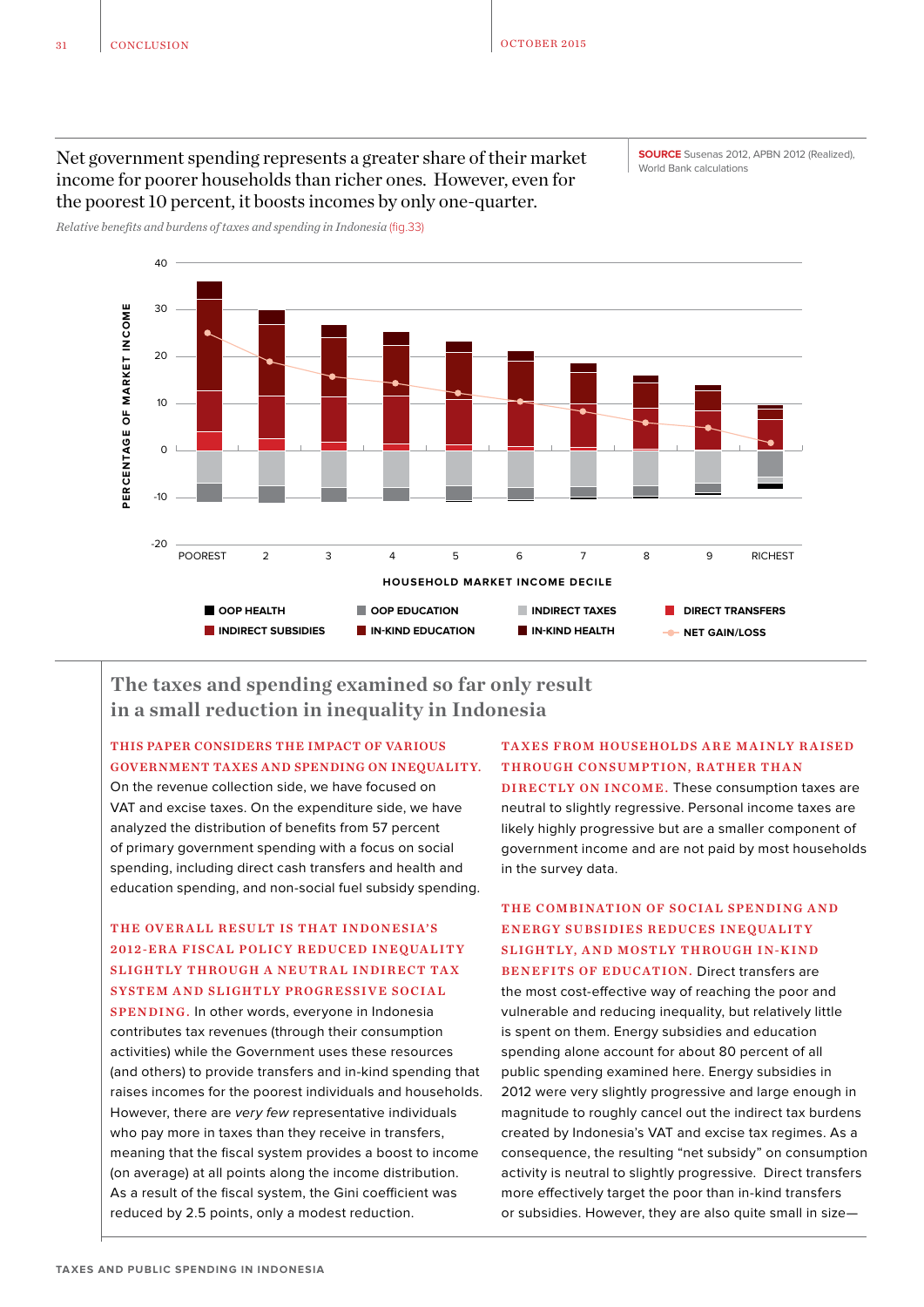total spending on all direct transfers represents is less than 0.5 percent of GDP—and either provide relatively small benefit packages or do not have very broad coverage. As a result, the inequality and poverty reduction impacts of these transfers are limited. In-kind benefits, which are generally larger in terms of transfer size than are direct transfer, are received only upon access, and poorer households in Indonesia have far lower rates of secondary- and tertiary-level education access than do rich households, which limits the progressiveness of these sizeable transfer programs.

#### WHILE FISCAL POLICY DOES ACHIEVE A LIMITED DEGREE OF REDISTRIBUTION IN INDONESIA, IT IS LESS THAN IS ACHIEVED IN MOST OTHER COUNTRIES

STUDIED, OFTEN BY A NUMBER OF TIMES. The modest impacts of fiscal policy result from low direct income tax collection and low social spending levels, as well as the fact that untargeted energy subsidies and education expenditures—both of which are roughly neutral in distribution and not pro-poor—are the largest budget items. Compared with the rest of the CEQ country set, Indonesia begins with a relatively low market income Gini. But other countries with similarly low market income Ginis—Armenia or Ethiopia—do better than Indonesia in terms of inequality reduction through fiscal policy (while spending similarly low amounts). Regardless of the ideal size of fiscal spending in Indonesia, policymakers could further enhance income equality and reduce the number of impoverished citizens by shifting fiscal priorities.

#### **Further research is needed to bring in other key components of fiscal policy**

#### THIS PAPER USES 2012 DATA, THE LATEST

AVAILABLE DATA AT THE TIME. Since then, a number of new and important developments have taken place. First, fixed fuel prices were increased in 2013, and accompanied by an expansion in the BSM scholarships program and the distribution of temporary cash assistance in the form of BLSM (Bantuan Langsung Sementara Miskin). At the end of 2014, fuel prices were raised again and a further round of BLSM issued. At the beginning of 2015, fuel subsidies were removed for gasoline and lowered for diesel, and further expansions made for BSM and PKH.

#### FURTHERMORE, A NUMBER OF KEY FISCAL POLICIES HAVE BEEN EXCLUDED FROM THE CURRENT ANALYSIS: PERSONAL INCOME TAXES

AND INFRASTRUCTURE. Personal income tax (PIT) is missing because most (wealthier) PIT payers are not covered in the survey data. Moreover, the absence of these wealthier households will also distort the 2012 results presented here. This is because these households are likely to pay higher VAT, as well as PIT, and potentially benefit more from certain types of spending (such as fuel subsidies) but less from others (such as education if they are sending their children to private schools). That means that the richest decile of households may no longer still be net recipients of fiscal taxes and spending. Finally, infrastructure spending has been excluded because of the methodological difficulties in allocating the benefits of such spending across households.

#### TO ADDRESS BOTH THESE RECENT DEVELOPMENTS AND MISSING ANALYZES, THE FISCAL POLICY AGENCY AND WORLD BANK HAVE AGREED A JOINT WORK PROGRAM THAT WILL:

- 1. Extend the analysis to the 2013 budget, capturing the effects of the fuel subsidy reforms and temporary cash compensation;
- 2. Extend the analysis to the 2015 budget, capturing the removal of fuel subsidies, temporary cash assistance and expansion of BSM and PKH;
- 3. Extend the analysis to capture both higher income earners and personal income taxes by building upon the top incomes methodology and data of Wai-Poi, et al. (forthcoming); and
- 4. Pilot new methodological approaches to capturing the incidence of infrastructure spending.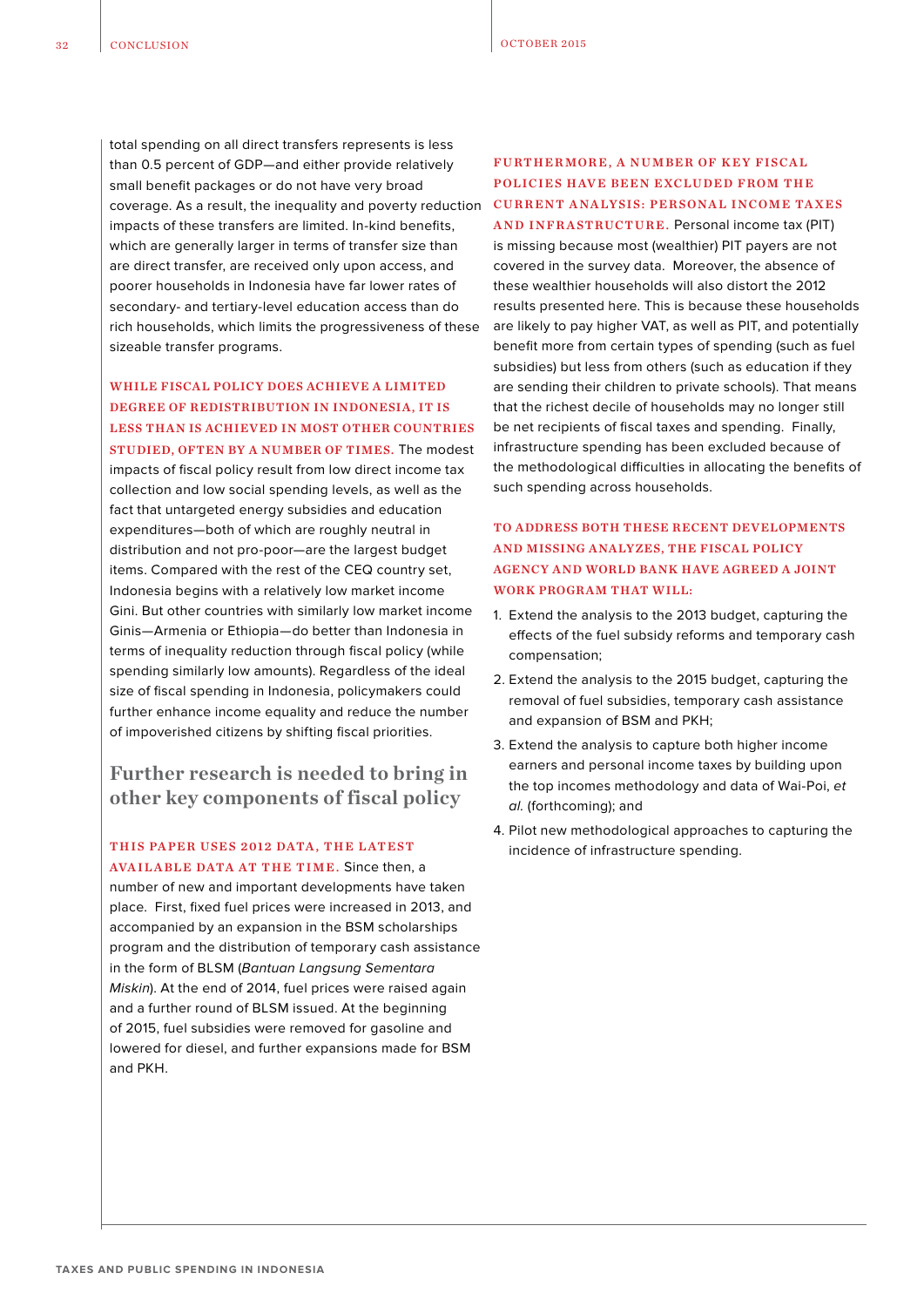#### *References*

Arunatilake, N., Inchauste, G. and Lustig, N. 2014. Forthcoming paper (untitled).

- Beneke de Sanfeliu, Margarita, Nora Lustig and José Andrés Oliva. 2014. La incidencia de los impuestos y el gasto social sobre la pobreza y la desigualdad en El Salvador.
- Bucheli, M., N. Lustig, M. Rossi and F. Amábile. 2014. Social Spending, Taxes and Income Redistribution in Uruguay. In Lustig, Nora, Carola Pessino and John Scott. (eds.) The Redistributive Impact of Taxes and Social Spending in Latin America. Special Issue, Public Finance Review: 42(3).
- Cabrera, Maynor, Nora Lustig and Hilicías E. Morán. 2014. Fiscal Policy, Inequality and the Ethnic Divide in Guatemala. Commitment to Equity Working Paper 20. Center for Inter-American Policy and Research and Department of Economics, Tulane University and Inter American Dialogue.
- Dabla-Norris, E., K. Kochhar, N. Suphaphiphat, F. Ricka and E. Tsounta. 2015. Causes and Consequences of Income Inequality: a global perspective. IMF Staff Discussion Note SDN/15/13. Washington, DC: International Monetary Fund.
- Higgins, S. and C. Pereira. 2014. The Effects of Brazil's Taxation and Social Spending on the Distribution of Household Income. In Lustig, Nora, Carola Pessino and John Scott, eds. The Redistributive Impact of Taxes and Social Spending in Latin America. Special Issue, Public Finance Review: 42(3).
- Inchauste, Gabriela, Nora Lustig, Mashekwa Maboshe, Catriona Purfield, and Ingrid Woolard. 2015. The Distributional Impact of Fiscal Policy in South Africa. CEQ Working Paper No. 29, Center for Inter-American Policy and Research and Department of Economics, Tulane University and Inter-American Dialogue.
- Jaramillo, Miguel. 2014. The Incidence of Social Spending and Taxes in Peru. In Lustig, Nora, Carola Pessino and John Scott, eds. The Redistributive Impact of Taxes and Social Spending in Latin America. Special Issue, Public Finance Review: 42(3).
- Jellema, J., M. Wai-Poi and A. Afkar. 2015. Fiscal Policy, Redistribution, and Inequality in Indonesia (Working Paper). Washington, DC: World Bank.

Lembaga Survei Indonesia (LSI). 2014. Inequality Perceptions Survey. Jakarta: Lembaga Survei Indonesia.

- Lustig, Nora. 2014. Taxes, Transfers, Inequality and the Poor in the Developing World. Round 1. CEQ Working Paper No. 23, Center for Inter-American Policy and Research and Department of Economics, Tulane University and Inter-American Dialogue.
- Lustig, Nora and Sean Higgins. 2013. Commitment to Equity Assessment (CEQ): Estimating the Incidence of Social Spending, Subsidies and Taxes. (Handbook). CEQ Working Paper No. 1, July 2011; revised January 2013. New Orleans: Tulane University.
- Lustig, N. and C. Pessino. 2014. Social Spending and Income Redistribution in Argentina in the 2000s: The Rising Role of Noncontributory Pensions. Pubic Finance Review. Published online 20 Nov 2013.

Lustig, N., C. Pessino and J. Scott. 2013. The Impact of Taxes and Social Spending on Inequality and Poverty in Argentina, Bolivia, Brazil, Mexico, Peru and Uruguay: An Overview. CEQ Working Paper No. 3. Center for Inter-American Policy and Research and Department of Economics, Tulane University and Inter-American Dialogue.

Paz Arauco, V., GG. Molina, W. Jiménez Pozo, W. and E. Yáñez Aguilar. 2014. Explaining Low Redistributive Impact in Bolivia. In Lustig, Nora, Carola Pessino and John Scott, eds. The Redistributive Impact of Taxes and Social Spending in Latin America. Special Issue, Public Finance Review: 42(3).